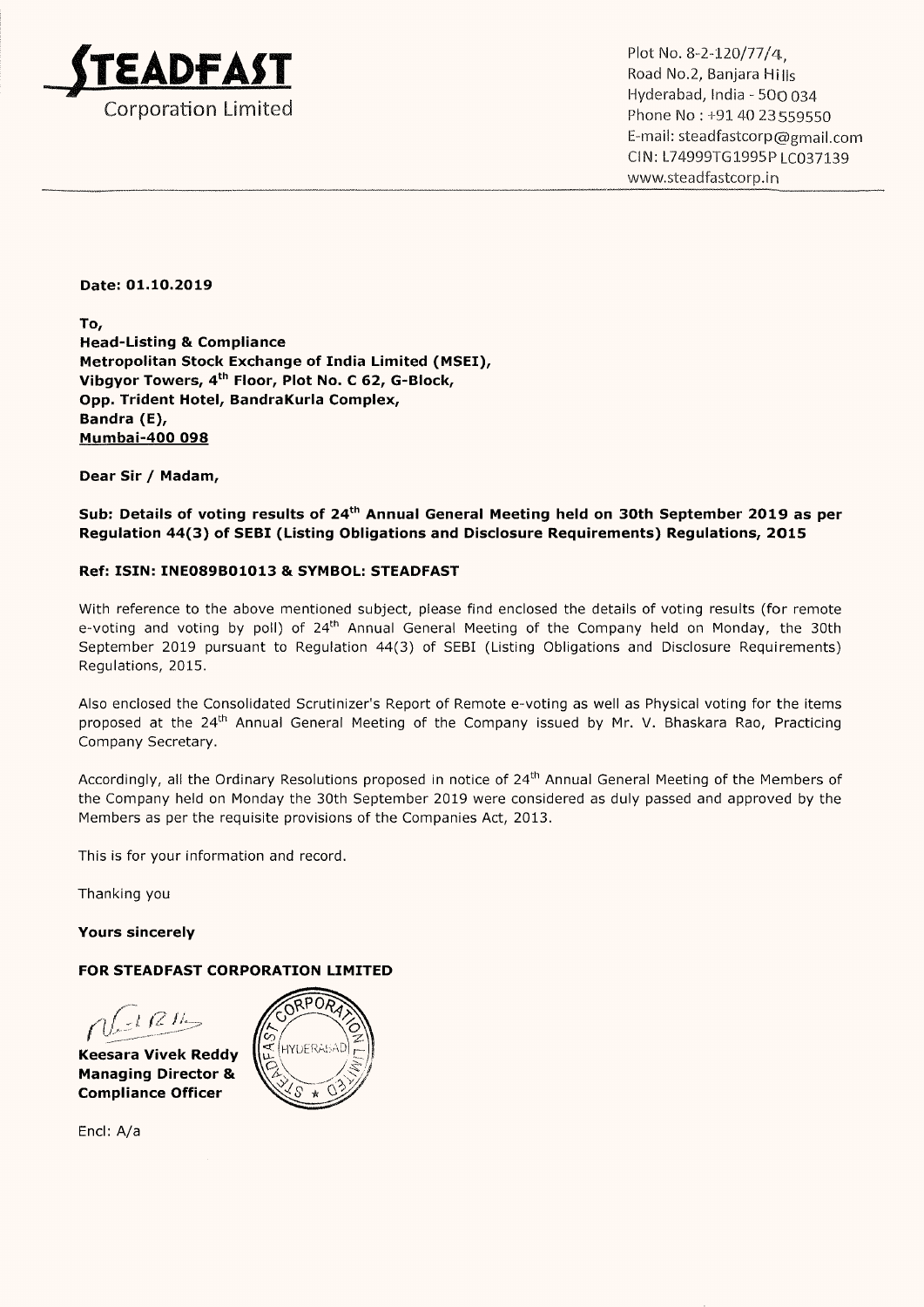

Plot No. 8~2~120/77/4, Road No.2, Banjara Hills Hyderabad, lndia <sup>~</sup> 500 034 Phone No : +91 40 23559550 Email: steadfastcorp@gmail.com CIN: L74999T61995PLC037139 www.steadfastcorp.in

# Voting Results of 24<sup>th</sup> Annual General Meeting

| Date of the AGM:                                                                                | Monday the 30 <sup>th</sup> September 2019 |
|-------------------------------------------------------------------------------------------------|--------------------------------------------|
| Total no of shareholders as on record date:<br>(as of cut – off date $23^{rd}$ September, 2019) | 6184                                       |
| No of shareholders present in the meeting<br>either in person or through proxy                  |                                            |
| <b>Promoters &amp; Promoter group</b>                                                           |                                            |
| Public                                                                                          | 32                                         |
| No of shareholders attended the meeting<br>through video conferencing                           |                                            |
| <b>Promoters &amp; Promoter group</b>                                                           | Not arranged                               |
| Public                                                                                          | Not arranged                               |

# <u> Agenda - wise Result</u>

The mode of voting for all the resolutions was E-voting and Poll conducted at the meeting:

Details of agenda: as per attachment

0R)  $n$ AVOERABADE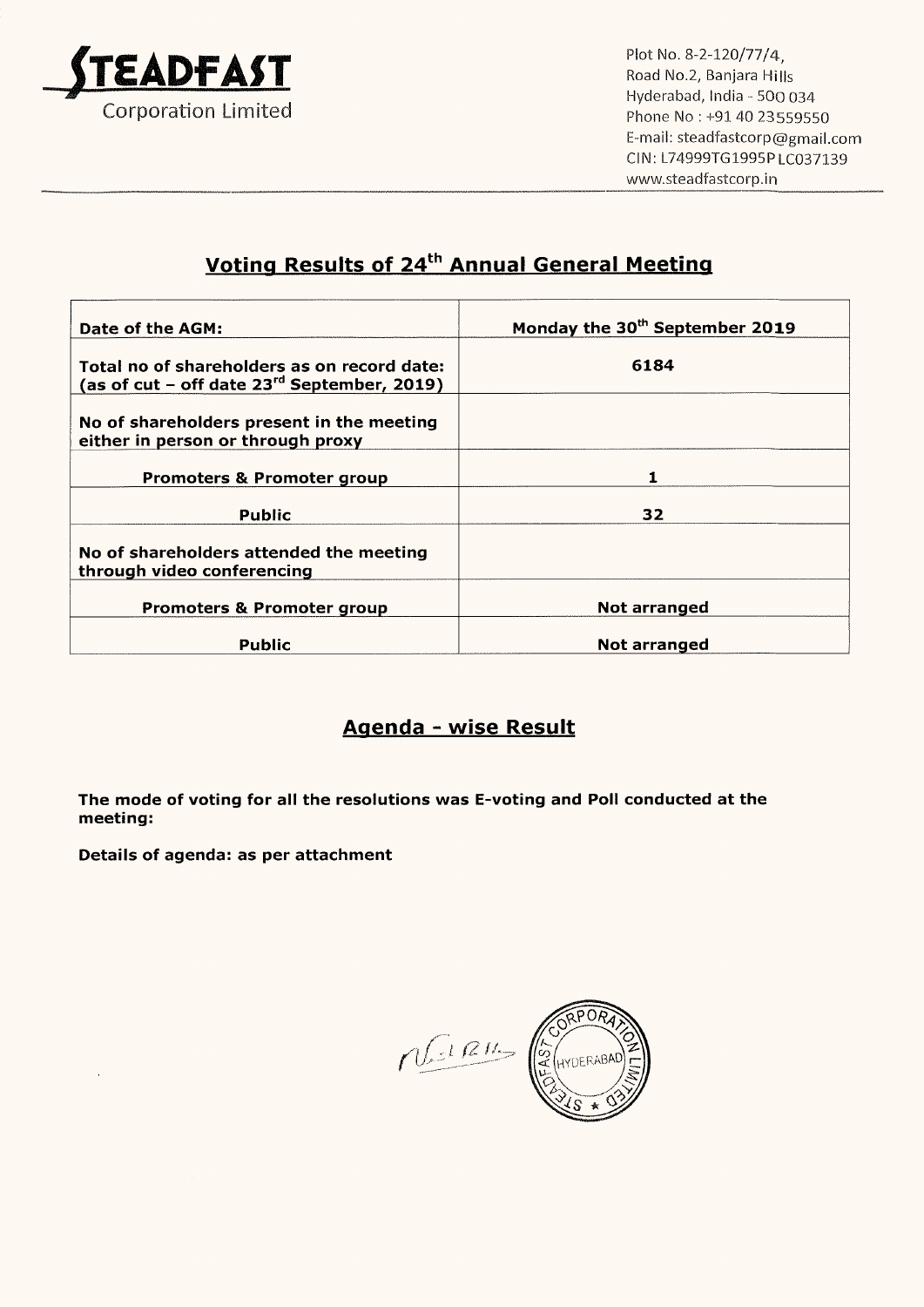#### ANNEXURE I

Item No.1: To receive, consider and adopt the audited Standalone & Consolidated Financial Statements of the Company for the year ended 3lst March, 2019 including Balance Sheet as on 31st March, 2019 and the Statement of Profit and Loss for the year ended 315t March, 2019 along with the Report of Board of Directors and Auditors thereon.

Details of Voting -

| <b>Particulars</b>                                        | No. of Ballot<br>Forms received<br>from<br>Shareholders | No. of Equity Shares<br>of Rs.10/- each<br>(Votes) | No. of<br>Shareholders<br>who casted<br>votes<br>Electronically | No. of Equity<br>Shares of Rs.10/-<br>each (Votes) |
|-----------------------------------------------------------|---------------------------------------------------------|----------------------------------------------------|-----------------------------------------------------------------|----------------------------------------------------|
| Assented to the Resolution                                | 14                                                      | 2513888                                            | 10                                                              | 1942650                                            |
| *Dissented to the Resolution                              |                                                         | 7450                                               |                                                                 | 100                                                |
| <b>Total votes cast</b>                                   | 15                                                      | 2521338                                            | 11                                                              | 1942750                                            |
| Less: Total number of invalid<br>Votes at Poll / E-voting |                                                         | 7450                                               | $\Omega$                                                        |                                                    |
| Total Number of Valid Votes<br>at Poll / E-voting         | 14                                                      | 2513888                                            | 11                                                              | 1942650                                            |

\* Invalid ballot shown under head dissent to resolution.

| Resolution required: (Ordinary/ Special)                                 |                                  |                                  |                                   |                                                                               |                          | Ordinary Resolution |                                      |                                                                              |                                                                                  |
|--------------------------------------------------------------------------|----------------------------------|----------------------------------|-----------------------------------|-------------------------------------------------------------------------------|--------------------------|---------------------|--------------------------------------|------------------------------------------------------------------------------|----------------------------------------------------------------------------------|
| Whether promoter/promoter group are interested in the agenda/resolution? |                                  |                                  |                                   |                                                                               |                          | <b>No</b>           |                                      |                                                                              |                                                                                  |
| Category                                                                 | Mode of<br>Voting                | No. of<br>Shares<br>held<br>$-1$ | No. of<br>votes<br>polled<br>$-2$ | % of votes<br>polled on<br>outstanding<br>shares<br>$(3)=[(2)/($<br>$1)]*100$ | No. of<br>favour<br>$-4$ | Votes $-$ in        | No. of<br>Votes -<br>against<br>$-5$ | % of Votes in<br>favour on votes<br>polled<br>$(6)=[(4)/(2)]*10$<br>$\Omega$ | $%$ of<br>Votes<br>against<br>on votes<br>polled<br>$(7) = [(5) /$<br>$(2)]*100$ |
|                                                                          | Remote e-<br>voting              |                                  | $\Omega$                          | 0.00                                                                          |                          | $\Omega$            | $\mathbf 0$                          | 0.000                                                                        | 0.000                                                                            |
| Promoter and                                                             | Poll                             | 500000                           | 500000                            | 100                                                                           |                          | 500000              | $\mathbf 0$                          | 100.000                                                                      | 0.000                                                                            |
| Promoter Group                                                           | Postal Ballot<br>(if applicable) |                                  | $\Omega$                          | 0.00                                                                          |                          | $\mathbf 0$         | $\overline{0}$                       | 0.000                                                                        | 0.000                                                                            |
|                                                                          | Total                            | 500000                           | 500000                            | 100                                                                           | 500000                   |                     | $\mathbf 0$                          | 100.00                                                                       | 0.000                                                                            |
|                                                                          | Remote e-<br>voting              | $\mathbf 0$                      | $\mathbf 0$                       | 0.00                                                                          |                          | 0                   | $\mathbf 0$                          | 0.000                                                                        | 0.000                                                                            |
| Public -                                                                 | Poll                             |                                  | $\mathbf 0$                       | 0.00                                                                          |                          | $\boldsymbol{0}$    | $\mathbf 0$                          | 0.000                                                                        | 0.000                                                                            |
| Institutions                                                             | Postal Ballot<br>(if applicable) |                                  | $\mathbf 0$                       | 0.00                                                                          |                          | $\mathbf 0$         | $\mathbf 0$                          | 0.000                                                                        | 0.000                                                                            |
|                                                                          | Total                            | 0                                | $\mathbf 0$                       | 0.00                                                                          |                          | $\mathbf 0$         | $\Omega$                             | 0.000                                                                        | 0.000                                                                            |
|                                                                          | Remote e-<br>voting              | 6631000                          | 1942750                           | 29.298                                                                        |                          | 1942650             | 100                                  | 99.995                                                                       | 0.005                                                                            |
| Public - Non                                                             | Poll                             |                                  | 2013888                           | 30.371                                                                        |                          | 2013888             | $\overline{0}$                       | 0.000                                                                        | 0.000                                                                            |
| Institutions                                                             | Postal Ballot<br>(if applicable) |                                  | 0                                 | 0.00                                                                          |                          | $\overline{0}$      | $\mathbf 0$                          | 0.000                                                                        | 0.000                                                                            |
|                                                                          | Total                            | 6631000                          | 3956638                           | 59.669                                                                        |                          | 3956538             | 100                                  | 99.997                                                                       | 0.003                                                                            |
| Total                                                                    |                                  | 7131000                          | 4456638                           | 62.497                                                                        |                          | 4456538             | 100                                  | 99.998                                                                       | 0.002                                                                            |

ORPOR HYL ERABAD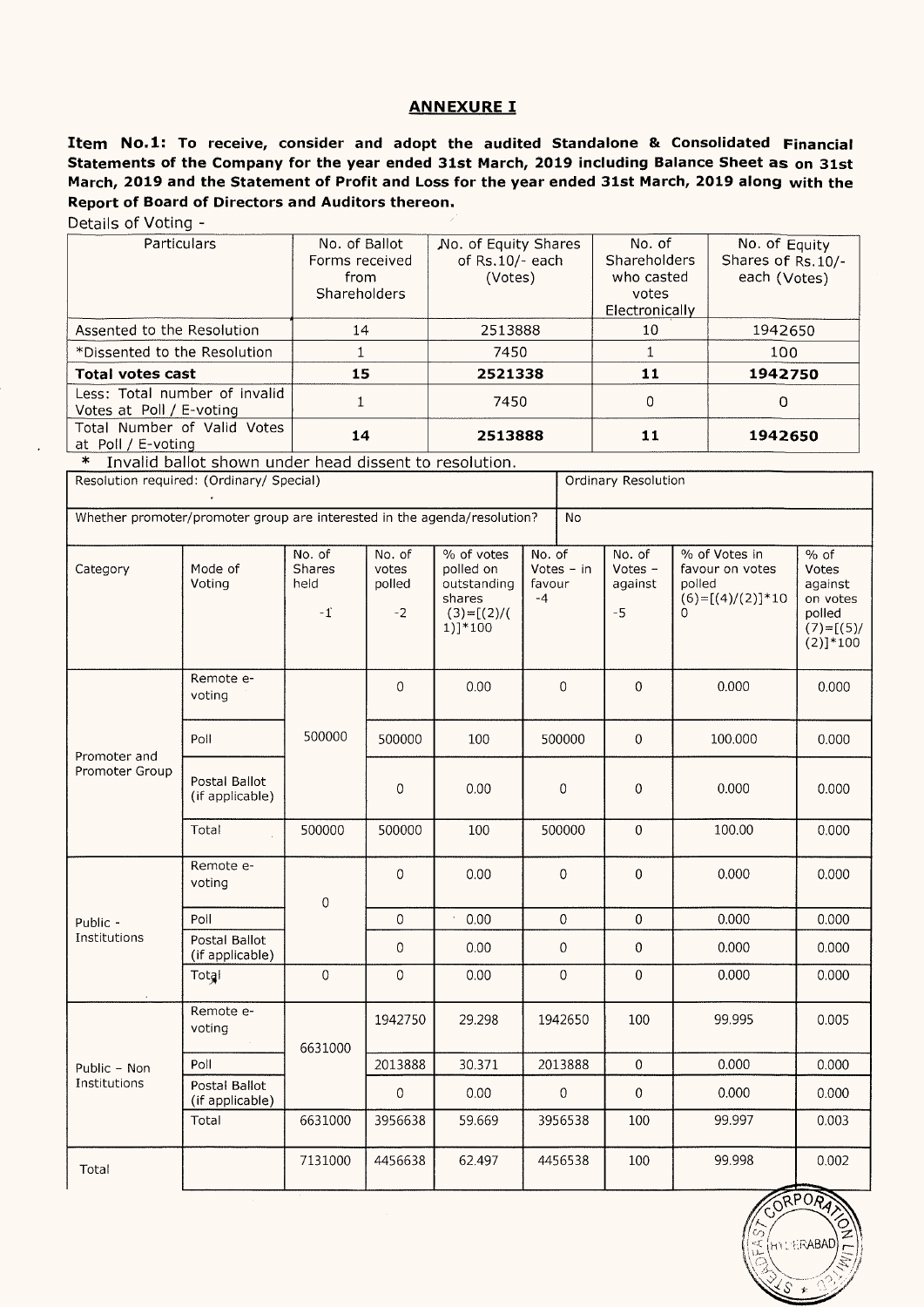#### Item No.2: Re-appointment of Sri Potluri Satyanarayana, Director, who retires by rotation.

Details of Voting -

| Particulars                                               | No. of Ballot<br>Forms received<br>from<br>Shareholders | No. of Equity Shares<br>of Rs.10/- each<br>(Votes) | No. of<br>Shareholders<br>who casted<br>votes<br>Electronically | No. of Equity<br>Shares of Rs.10/-<br>each (Votes) |
|-----------------------------------------------------------|---------------------------------------------------------|----------------------------------------------------|-----------------------------------------------------------------|----------------------------------------------------|
| Assented to the Resolution                                | 14                                                      | 2513888                                            | 10                                                              | 1942650                                            |
| Dissented to the Resolution                               |                                                         | 7450                                               |                                                                 | 100                                                |
| <b>Total votes cast</b>                                   | 15                                                      | 2521338                                            | 11                                                              | 1942750                                            |
| Less: Total number of invalid<br>Votes at Poll / E-voting |                                                         | 7450                                               | 0                                                               | O                                                  |
| Total Number of Valid Votes<br>at Poll / E-voting         | 14                                                      | 2513888                                            | 11                                                              | 1942650                                            |

| Resolution required: (Ordinary/ Special)                                              |                                  |                                  |                                   | Ordinary Resolution                                                                        |                          |                     |                                        |                                                                       |                                                                                           |
|---------------------------------------------------------------------------------------|----------------------------------|----------------------------------|-----------------------------------|--------------------------------------------------------------------------------------------|--------------------------|---------------------|----------------------------------------|-----------------------------------------------------------------------|-------------------------------------------------------------------------------------------|
| Whether promoter/promoter group are interested in the agenda/resolution?<br><b>No</b> |                                  |                                  |                                   |                                                                                            |                          |                     |                                        |                                                                       |                                                                                           |
| Category                                                                              | Mode of Voting                   | No. of<br>Shares<br>held<br>$-1$ | No. of<br>votes<br>polled<br>$-2$ | $\frac{9}{6}$ of votes<br>polled on<br>outstanding<br>shares<br>$(3)=[(2)/($<br>$1)$ ]*100 | No. of<br>favour<br>$-4$ | Votes - in          | No. of<br>Votes $-$<br>against<br>$-5$ | % of Votes in<br>favour on votes<br>polled<br>$(6)=[(4)/(2)]*1$<br>00 | $\overline{\%}$ of<br>Votes<br>against on<br>votes<br>polled<br>$(7)=[(5)/($<br>$2)]*100$ |
|                                                                                       | Remote e-<br>voting              |                                  | $\mathbf 0$                       | 0.00                                                                                       |                          | $\mathbf 0$         | $\mathbf 0$                            | 0.00                                                                  | 0.000                                                                                     |
|                                                                                       | Poll                             | 500000                           | 500000                            | 100                                                                                        |                          | 500000              | $\mathbf 0$                            | 100                                                                   | 0.000                                                                                     |
| Promoter and<br>Promoter Group                                                        | Postal Ballot (if<br>applicable) |                                  | $\mathbf 0$                       | 0.00                                                                                       |                          | $\boldsymbol{0}$    | $\overline{0}$                         | 0.00                                                                  | 0.000                                                                                     |
|                                                                                       | Total                            | 500000                           | 500000                            | 100                                                                                        |                          | 500000              | $\boldsymbol{0}$                       | 100.00                                                                | 0.000                                                                                     |
|                                                                                       | Remote e-<br>voting              | $\mbox{O}$                       | $\mathbf 0$                       | 0.00                                                                                       |                          | $\mathbf 0$         | $\boldsymbol{0}$                       | 0.00                                                                  | 0.000                                                                                     |
| Public -                                                                              | Poll                             |                                  | $\mathbf 0$                       | 0.00                                                                                       |                          | $\overline{0}$      | $\mathbf 0$                            | 0.00                                                                  | 0.000                                                                                     |
| Institutions                                                                          | Postal Ballot (if<br>applicable) |                                  | $\mathbf 0$                       | 0.00                                                                                       |                          | $\mathbf 0$         | $\mathbf 0$                            | 0.00                                                                  | 0.000                                                                                     |
|                                                                                       | Total                            | $\mathbf 0$                      | $\,0\,$                           | 0.00                                                                                       |                          | $\mathsf{O}\xspace$ | $\mathbf 0$                            | 0.00                                                                  | 0.000                                                                                     |
|                                                                                       | Remote e-<br>voting              | 6631000                          | 1942750                           | 29.298                                                                                     |                          | 1942650             | 100                                    | 99.995                                                                | 0.005                                                                                     |
| Public - Non                                                                          | Poll                             |                                  | 2013888                           | 30.371                                                                                     |                          | 2013888             | $\overline{0}$                         | 0.000                                                                 | 0.000                                                                                     |
| Institutions                                                                          | Postal Ballot (if<br>applicable) |                                  | $\boldsymbol{0}$                  | 0.00                                                                                       |                          | 0                   | $\overline{0}$                         | 0.000                                                                 | 0.000                                                                                     |
|                                                                                       | Total                            | 6631000                          | 3956638                           | 59.669                                                                                     |                          | 3956538             | 100                                    | 99.997                                                                | 0.003                                                                                     |
| Total                                                                                 |                                  | 7131000                          | 4456638                           | 62.497                                                                                     |                          | 4456538             | 100                                    | 99.998                                                                | 0.002                                                                                     |

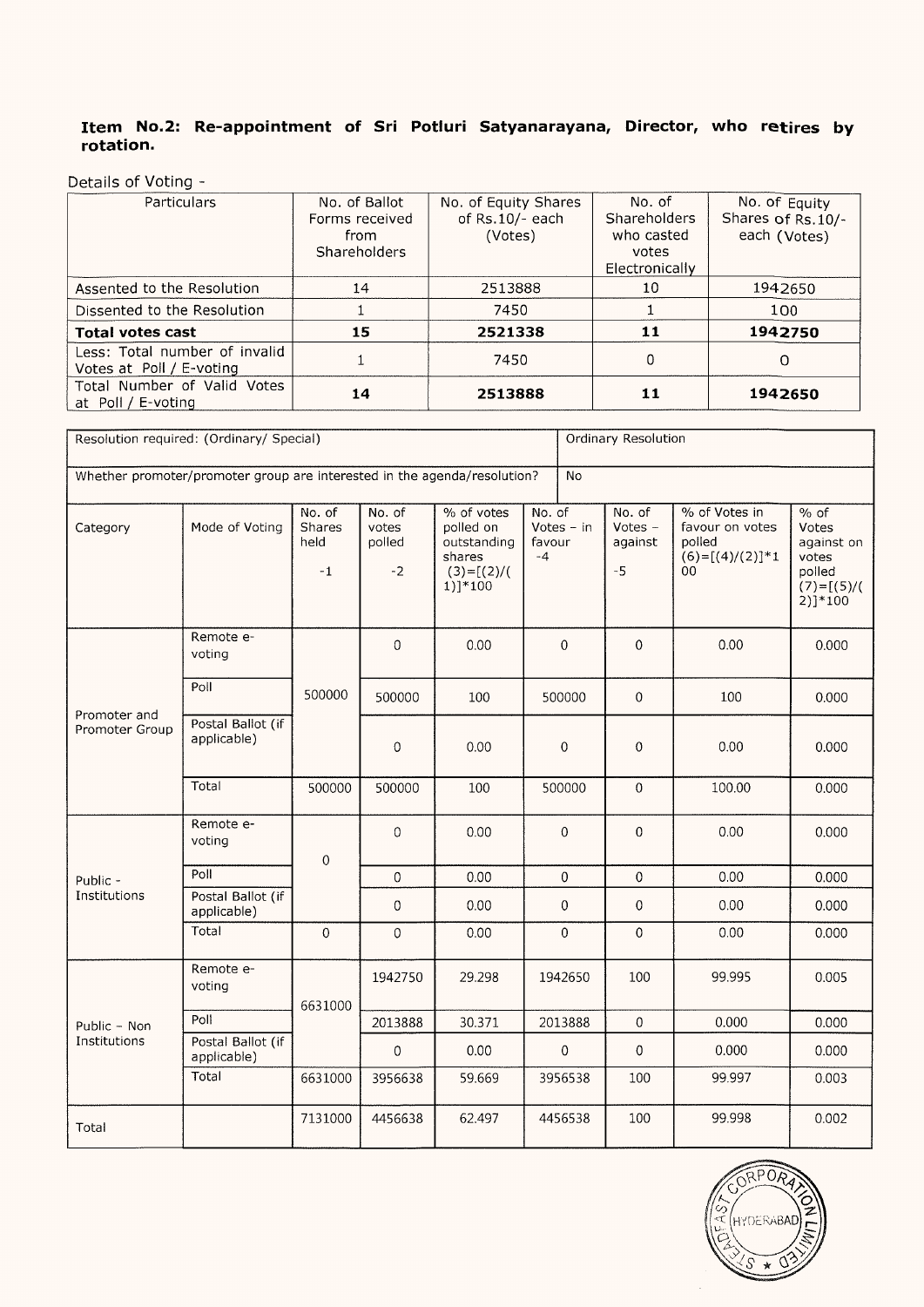#### Item No.3: To Re-Appoint Smt. Velagala Anjana Devi, As Independent Director of the Company.

Details of Voting —

| Particulars                                               | No. of Ballot<br>Forms received<br>from<br><b>Shareholders</b> | No. of Equity Shares<br>of Rs.10/- each<br>(Votes) | No. of<br>Shareholders<br>who casted<br>votes<br>Electronically | No. of Equity<br>Shares of Rs.10/-<br>each (Votes) |
|-----------------------------------------------------------|----------------------------------------------------------------|----------------------------------------------------|-----------------------------------------------------------------|----------------------------------------------------|
| Assented to the Resolution                                | 14                                                             | 2513888                                            | 10                                                              | 1942650                                            |
| Dissented to the Resolution                               |                                                                | 7450                                               |                                                                 | 100                                                |
| <b>Total votes cast</b>                                   | 15                                                             | 2521338                                            | 11                                                              | 1942750                                            |
| Less: Total number of invalid<br>Votes at Poll / E-voting |                                                                | 7450                                               | 0                                                               | O                                                  |
| Total Number of Valid Votes<br>at Poll / E-voting         | 14                                                             | 2513888                                            | 11                                                              | 1942650                                            |

| Resolution required: (Ordinary/ Special)                                              |                                  |                                  |                                   |                                                                                    | Special Resolution       |                  |                                      |                                                                       |                                                                                  |
|---------------------------------------------------------------------------------------|----------------------------------|----------------------------------|-----------------------------------|------------------------------------------------------------------------------------|--------------------------|------------------|--------------------------------------|-----------------------------------------------------------------------|----------------------------------------------------------------------------------|
| Whether promoter/promoter group are interested in the agenda/resolution?<br><b>No</b> |                                  |                                  |                                   |                                                                                    |                          |                  |                                      |                                                                       |                                                                                  |
| Category                                                                              | Mode of Voting                   | No. of<br>Shares<br>held<br>$-1$ | No. of<br>votes<br>polled<br>$-2$ | $%$ of votes<br>polled on<br>outstanding<br>shares<br>$(3)=[(2)/($<br>$1)$ ] * 100 | No. of<br>favour<br>$-4$ | Votes - in       | No. of<br>Votes -<br>against<br>$-5$ | % of Votes in<br>favour on votes<br>polled<br>$(6)=[(4)/(2)]*1$<br>00 | $%$ of<br>Votes<br>against on<br>votes<br>polled<br>$(7)=[(5)/($<br>$2)$ ] * 100 |
|                                                                                       | Remote e-<br>voting              |                                  | 0                                 | 0.00                                                                               |                          | 0                | 0                                    | 0.00                                                                  | 0.000                                                                            |
| Promoter and                                                                          | Poll                             | 500000                           | 500000                            | 100                                                                                |                          | 500000           | $\mathbf 0$                          | 100                                                                   | 0.000                                                                            |
| Promoter Group                                                                        | Postal Ballot (if<br>applicable) |                                  | 0                                 | 0.00                                                                               |                          | $\boldsymbol{0}$ | 0                                    | 0.00                                                                  | 0.000                                                                            |
|                                                                                       | Total                            | 500000                           | 500000                            | 100                                                                                |                          | 500000           | $\mathbf 0$                          | 100.00                                                                | 0.000                                                                            |
|                                                                                       | Remote e-<br>voting              | 0                                | $\overline{0}$                    | 0.00                                                                               |                          | $\overline{0}$   | 0                                    | 0.00                                                                  | 0.000                                                                            |
| Public -                                                                              | Poll                             |                                  | $\mathbf 0$                       | 0.00                                                                               |                          | $\mathbf{0}$     | $\mathbf 0$                          | 0.00                                                                  | 0.000                                                                            |
| Institutions                                                                          | Postal Ballot (if<br>applicable) |                                  | $\,0\,$                           | 0.00                                                                               |                          | $\,0\,$          | 0                                    | 0.00                                                                  | 0.000                                                                            |
|                                                                                       | Total                            | $\Omega$                         | $\boldsymbol{0}$                  | 0.00                                                                               |                          | $\mathbf 0$      | $\mathbf 0$                          | 0.00                                                                  | 0.000                                                                            |
|                                                                                       | Remote e-<br>voting              | 6631000                          | 1942750                           | 29.298                                                                             |                          | 1942650          | 100                                  | 99.995                                                                | 0.005                                                                            |
| Public - Non                                                                          | Poll                             |                                  | 2013888                           | 30.371                                                                             |                          | 2013888          | $\mathbf 0$                          | 0.000                                                                 | 0.000                                                                            |
| Institutions                                                                          | Postal Ballot (if<br>applicable) |                                  | $\boldsymbol{0}$                  | 0.00                                                                               |                          | $\boldsymbol{0}$ | $\pmb{0}$                            | 0.000                                                                 | 0.000                                                                            |
|                                                                                       | Total                            | 6631000                          | 3956638                           | 59.669                                                                             |                          | 3956538          | 100                                  | 99.997                                                                | 0.003                                                                            |
| Total                                                                                 |                                  | 7131000                          | 4456638                           | 62.497                                                                             |                          | 4456538          | 100                                  | 99.998                                                                | 0.002                                                                            |

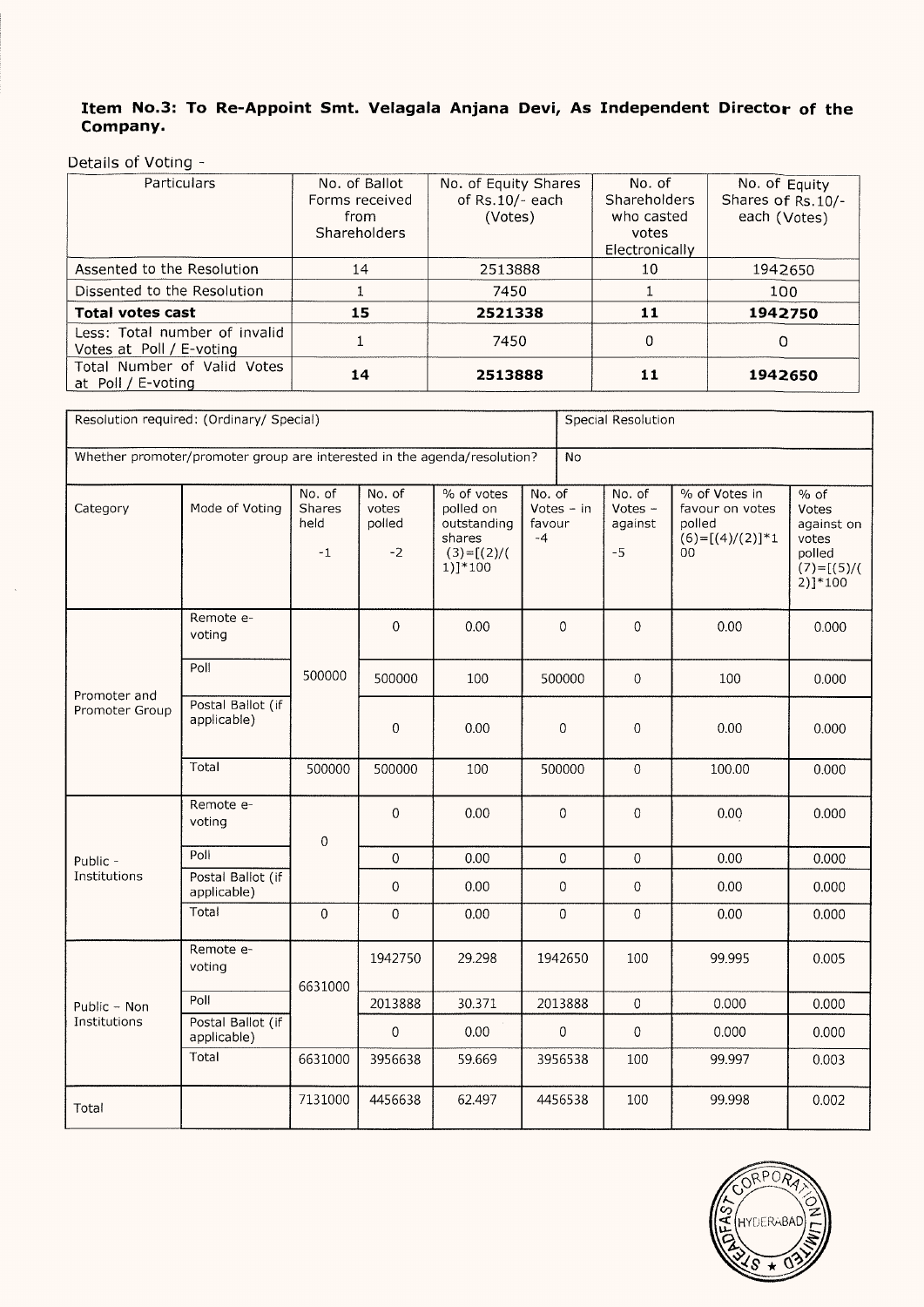Thanking You,

# For STEADFAST CORPORATION LIMITED

 $N^{122}$ 

Keesara Vevek Reddy<br>Managing Director &<br>Compliance Officer



Place: Hyderabad<br>Date: 10.10.2019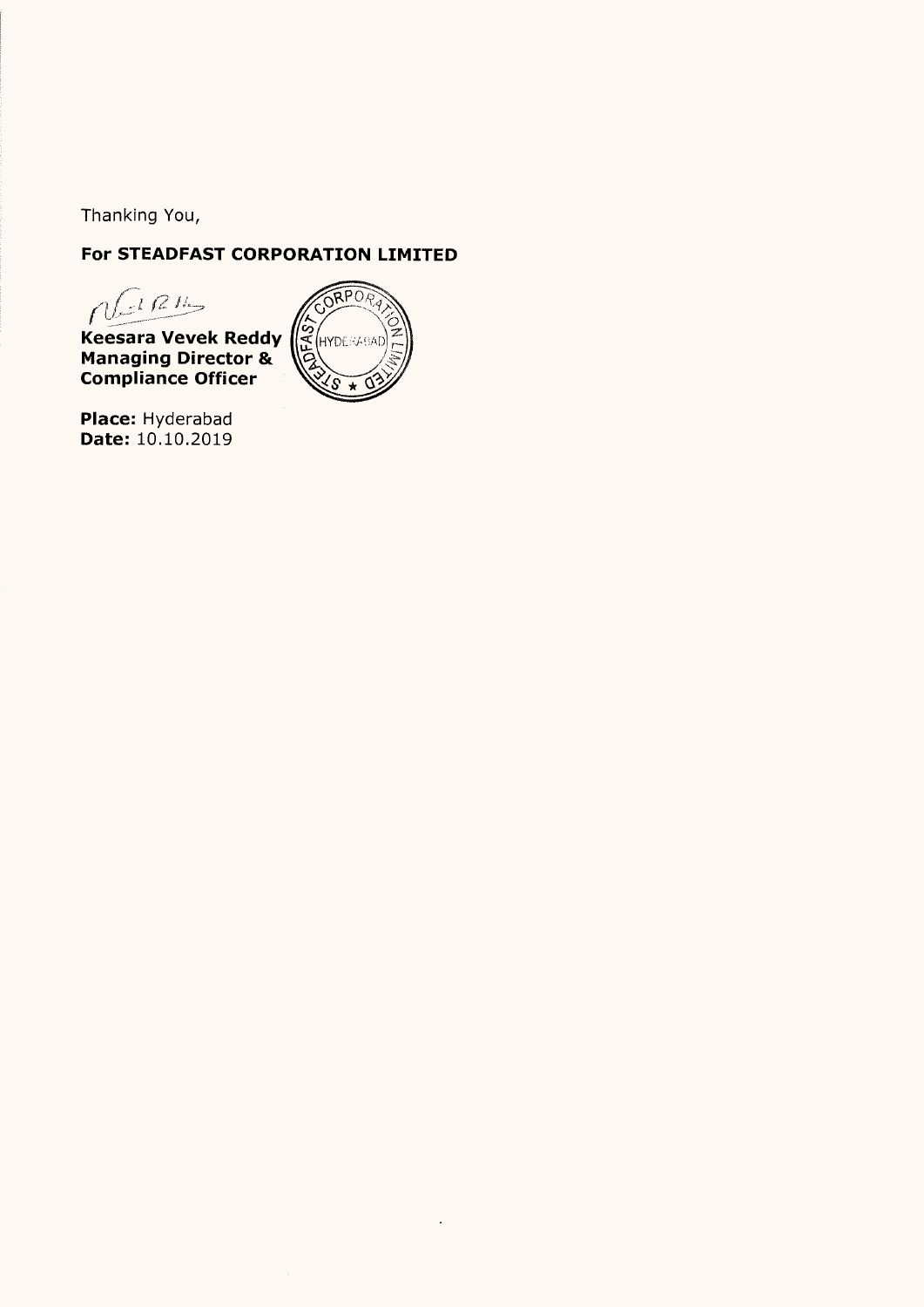

Badam Sohana Apartments. Beside Dega Tower. Raj Bhavan Road, Somajiguda, Hyderabad - 500 082. Office: 93923 69579 Mobile: 93923 99570 E-mail : bhaskararaoandco@gmail.com

À

## COMBINED SCRUTINIZER REPORT FOR REMOTE E-VOTING AND POLL

To Mr. Keesara Vivek Reddy Chairman & Managing Director, Steadfast Corporation Limited, (CIN :L74999T61995PLC037139) H.No. 8-2-120/77/4, Road No. 2, Banjara Hills, Hyderabad, Telangana —500034.

The 24th Annual General Meeting of the Equity Shareholders of Steadfast Corporation Limited held on Monday the  $30<sup>th</sup>$  day of September, 2019 at 10.00 A.M. at the Registered Office ofthe Company situated at H.No.8-2-120/77/4, Road No.2, Banjara Hills, Hyderabad-500034.

Dear Sir,

IV. Bhaskara Rao, Company Secretary in practice having office at 6-2-1085/B, Flat No.105, Badam Sohana Apartments, Rajbhavan Road, Somajiguda, Hyderabad-500082, appointed as Scrutinizer for the purpose of scrutinizing the e-voting process (remote e-voting) under the provisions of Section <sup>108</sup> of Companies Act, <sup>2013</sup> (The Act) read with Rule <sup>20</sup> of the Companies (Management and Administration) rules, 2015 and the Poll Process under the provisions of Section <sup>109</sup> of the Act read with Rule <sup>21</sup> of the Companies (Management and Administration) rules, <sup>2014</sup> read with Regulation of SEBl (Listing Obligations And Disclosure requirements) Regulations, <sup>2015</sup> of Listing Agreement entered into by the Company with Metropolitan Stock Exchange of India Limited (MSEI), on the below mentioned resolution(s), at the 24th Annual General Meeting of the Equity Shareholders of Steadfast Corporation Limited held on Monday the 30<sup>th</sup> day of September, 2019 at 10.00 A.M. at the Registered Office of the Company situated at H.No.8-2-120/77/4, Road N02, Banjara Hills, Hyderabad—500034. <sup>1</sup> submit my report as under:

- Afier the time fixed for closing of the poll by the Chairman, Steadfast Corporation Limited, One ballot box kept for polling was locked in my presence with due identification marks placed by me.
- 2. The locked ballot box was subsequently opened in my presence and poll papers were ' diligently scrutinized. The poll papers were reconciled with the records maintained by the Company / Registrar and Transfer Agents of the Company and the authorizations/ proxies lodged with the Company.

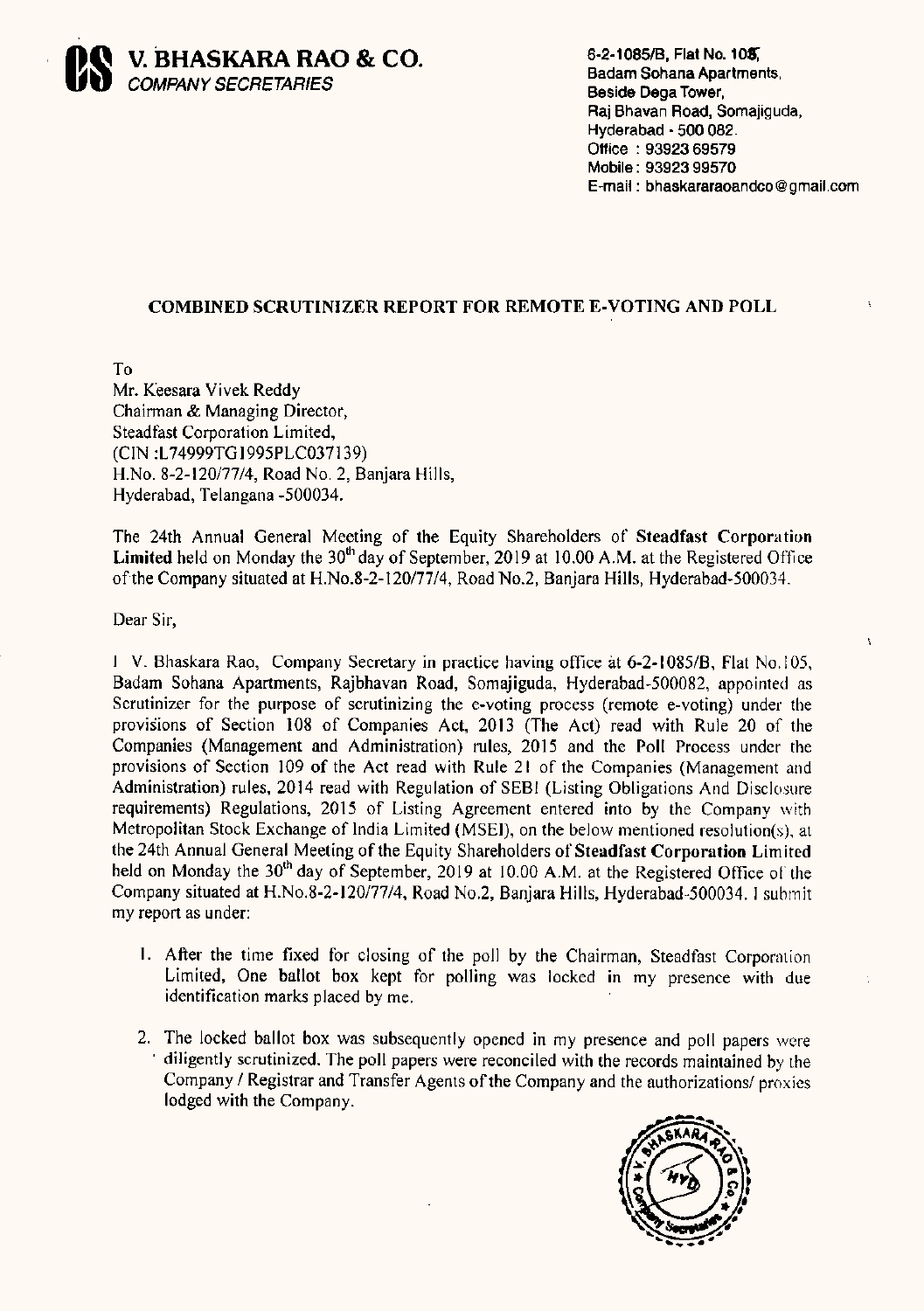- 3.' The poll papers, which were incomplete and/or which were otherwise found defective have been treated as invalid and kept separately.
- 4. The shareholders holding shares as on the "cut off" date i.e.  $23<sup>rd</sup>$  September, 2019 were entitled to vote on the proposed resolutions (Item Nos.1 to 3 as set out in the Notice of the 24<sup>th</sup> AGM of Steadfast Corporation Limited ).
- 5. The Company had appointed CDSL (www.evotingindia.com) as the service provider, for executing the facility of Remote E-voting to the shareholders of the Company. The remote e-voting period for the business transacted at the AGM commenced from Friday  $27<sup>th</sup>$  September, 2019, 9.00 A.M and ended on Sunday  $29<sup>th</sup>$  September, 2019, 5.00 P.M. The results of the remote e-voting were unblocked by CDSL on 29<sup>th</sup> September, 2019 at 500 PM,
- 6. In respect of remote e-voting, the details containing, inter-alia, list of equity shareholders, who voted "For" and "Against" were downloaded from the e-voting website of CDSL (www.evotingindia.com)
- 7. The Register, all other papers and relevant records relating to Electronic Voting, Poll Papers at the meeting shall remain in our safe custody until Chairman considers, approves and signs the Minutes of the aforesaid Annual General Meeting and the same are handed over to the Chairman and managing Director of the company for safe keeping.
- 8. <sup>1</sup> have completed the formalities of voting by Electronic and Polling at the AGM. And <sup>I</sup> hereby submit my report (Annexed) and you may accordingly declare the results of the voting, All the resolutions stands passed on combined result (Remote e-voting and P011).

Thanking You,

For V. Bhaskara Rao & Co. Witness: S. Hari Kishore Babu Company Secretaries

 $g_{11} + h_{12}$ 

we<br>K. Harsha Vardhini

 $\nabla$ V.Bhaskara Rao Proprietor C,P,No: 4182, FCS No.5939

 $\mathbf{v} \cdot \mathbf{v}$ 

Place: Hyderabad Date :30.09.2019

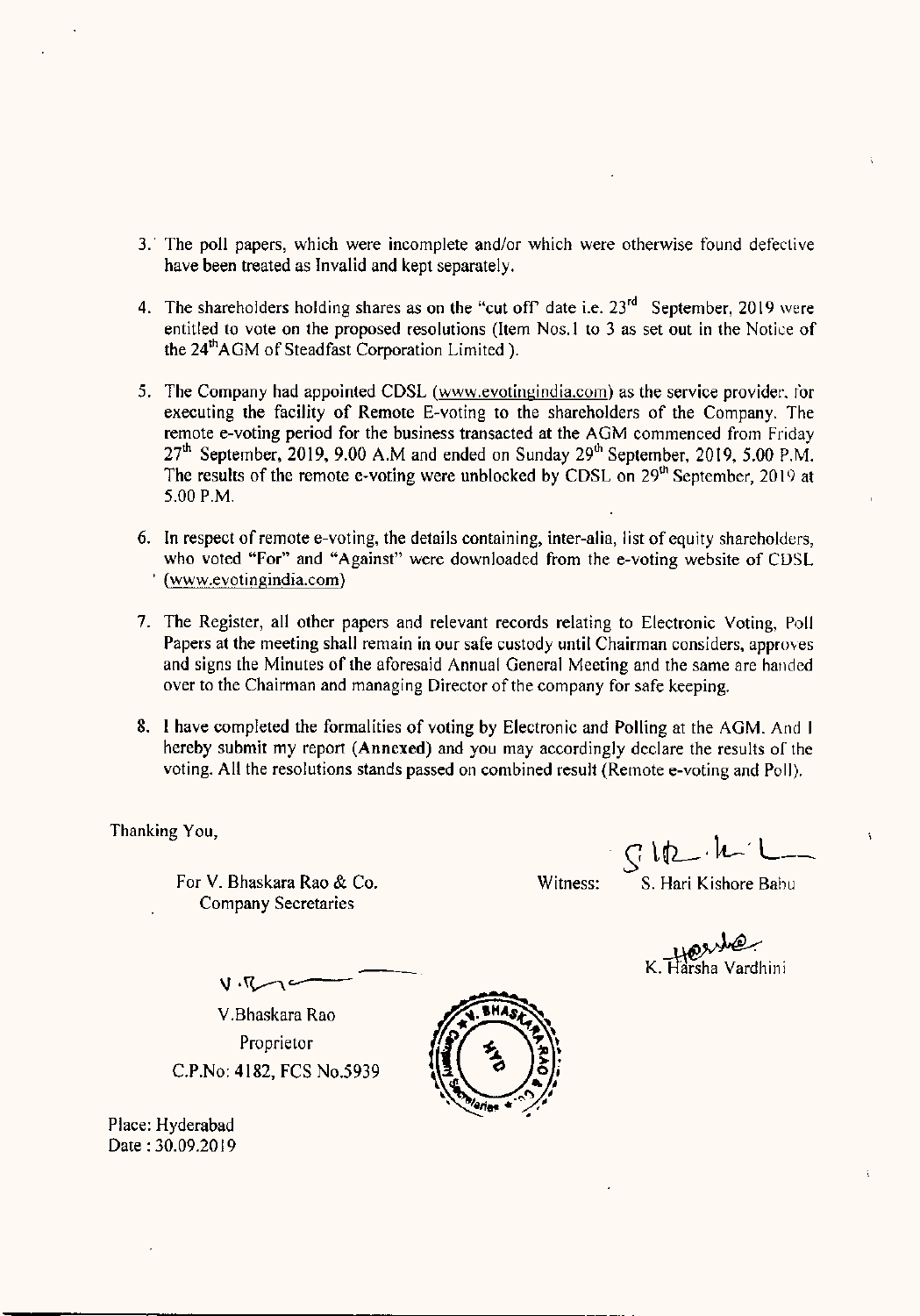#### Annexure

Ä

Resolution 1: To receive, consider and adopt the Audited Standalone and Consolidated Financial Statements of the company for the year ended 3lst March, 2019 including Balance Sheet as on 31st March, 2019 and the Statement of Profit and Loss for the year ended 31st March, 2019 along with the Report of Board Directors and Auditors thereon.

#### (i) Voted in favour of the resolution:

| <b>Particulars</b> | Number of members voted<br>(in person or proxy) | cast by them | Number of votes $\frac{1}{6}$ of total number of<br>valid votes cast |
|--------------------|-------------------------------------------------|--------------|----------------------------------------------------------------------|
| Remote E-voting    |                                                 | 1942650      | 43.590                                                               |
| Poll at the Venue  |                                                 | 2513888      | 56.408                                                               |
| Total              | 24                                              | 4456538      | 99.998                                                               |

#### (ii) Voted against the resolution:

| <b>Particulars</b> | Number of members voted<br>(in person or proxy) | cast by them | Number of votes $\frac{9}{6}$ of total number of<br>valid votes cast |
|--------------------|-------------------------------------------------|--------------|----------------------------------------------------------------------|
| Remote E-voting    |                                                 | 100          | 0.002                                                                |
| Poll at the Venue  |                                                 |              |                                                                      |
| Total              |                                                 | 100          | 0.002                                                                |

#### (iii) Invalid votes:

| Particulars       | Number of members voted<br>(in person or proxy) | Number of votes<br>cast by them |
|-------------------|-------------------------------------------------|---------------------------------|
| Remote E-voting   |                                                 |                                 |
| Poll at the Venue |                                                 | 7450                            |
| Total             |                                                 | 7450                            |

#### (iv) Abstain votes:

| (in person or proxy) | cast by them |  |
|----------------------|--------------|--|
|                      |              |  |
|                      |              |  |
|                      |              |  |
|                      |              |  |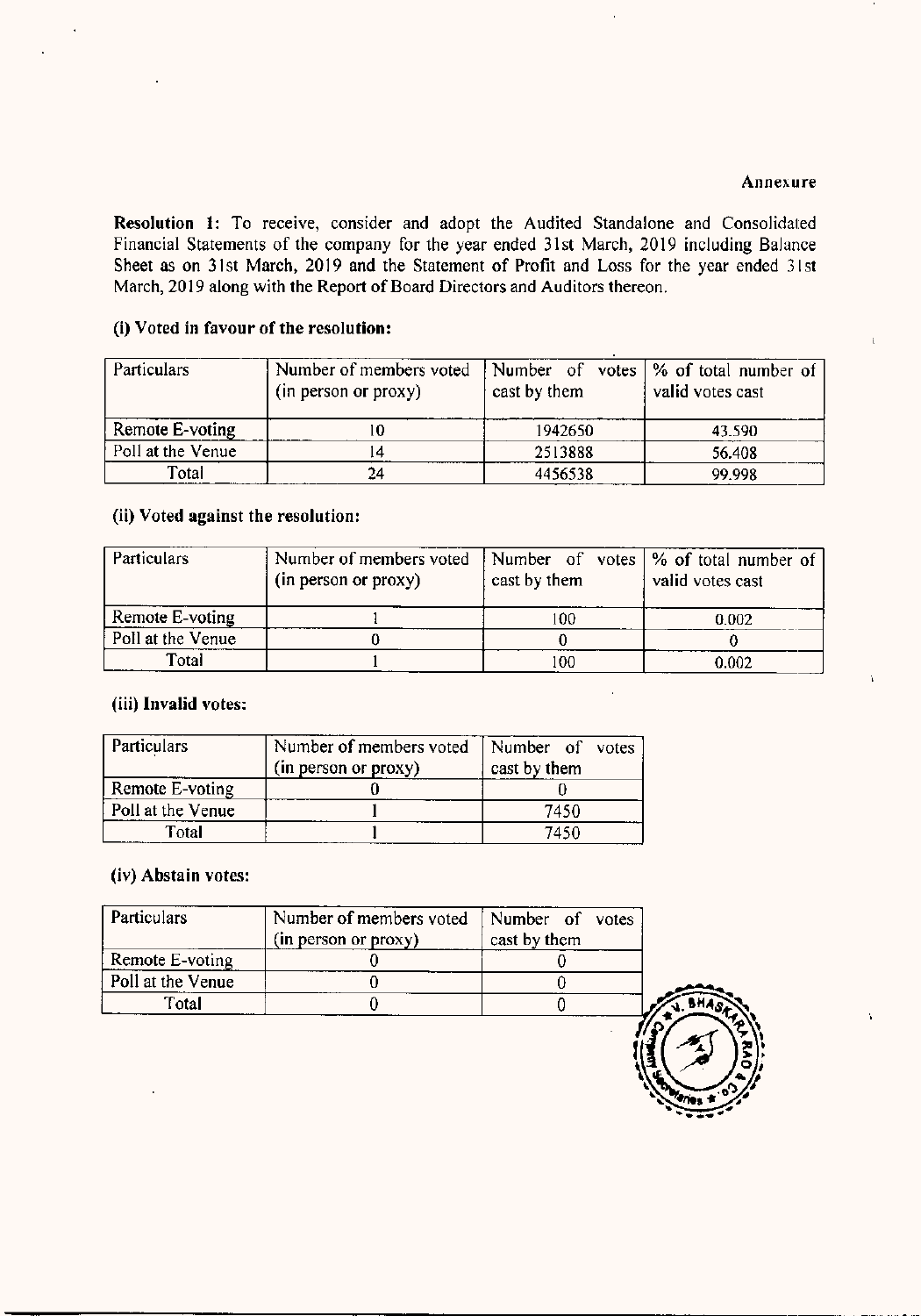Resolution 2: To reappoint <sup>a</sup> Director in place of Sri. Potluri Satyanarayana (DIN: 02183914), who retires by rotation and, being eligible, offers himself for reappointment.

## (i) Voted in favour of the resolution:

| <b>Particulars</b> | Number of members voted<br>(in person or proxy) | cast by them | Number of votes $\frac{1}{2}$ of total number of<br>valid votes cast |
|--------------------|-------------------------------------------------|--------------|----------------------------------------------------------------------|
| Remote E-voting    | ΙU                                              | 1942650      | 43.590                                                               |
| Poll at the Venue  | 4                                               | 2513888      | 56.408                                                               |
| Total              | 24                                              | 4456538      | 99.998                                                               |

## (ii) Voted against the resolution:

| <b>Particulars</b> | Number of members voted<br>(in person or proxy) | cast by them | Number of votes $\frac{1}{2}$ of total number of<br>valid votes cast |
|--------------------|-------------------------------------------------|--------------|----------------------------------------------------------------------|
| Remote E-voting    |                                                 | 100          | 0.002                                                                |
| Poll at the Venue  |                                                 |              |                                                                      |
| Total              |                                                 | 100          | 0.002                                                                |

## (iii) Invalid votes:

| <b>Particulars</b> | Number of members voted<br>(in person or proxy) | Number of votes<br>cast by them |
|--------------------|-------------------------------------------------|---------------------------------|
| Remote E-voting    |                                                 |                                 |
| Poll at the Venue  |                                                 | 7450                            |
| Total              |                                                 | 7450                            |

#### (iv) Abstain votes:

| Particulars       | Number of members voted<br>(in person or proxy) | Number of votes<br>cast by them |
|-------------------|-------------------------------------------------|---------------------------------|
| Remote E-voting   |                                                 |                                 |
| Poll at the Venue |                                                 |                                 |
| Fotal             |                                                 |                                 |

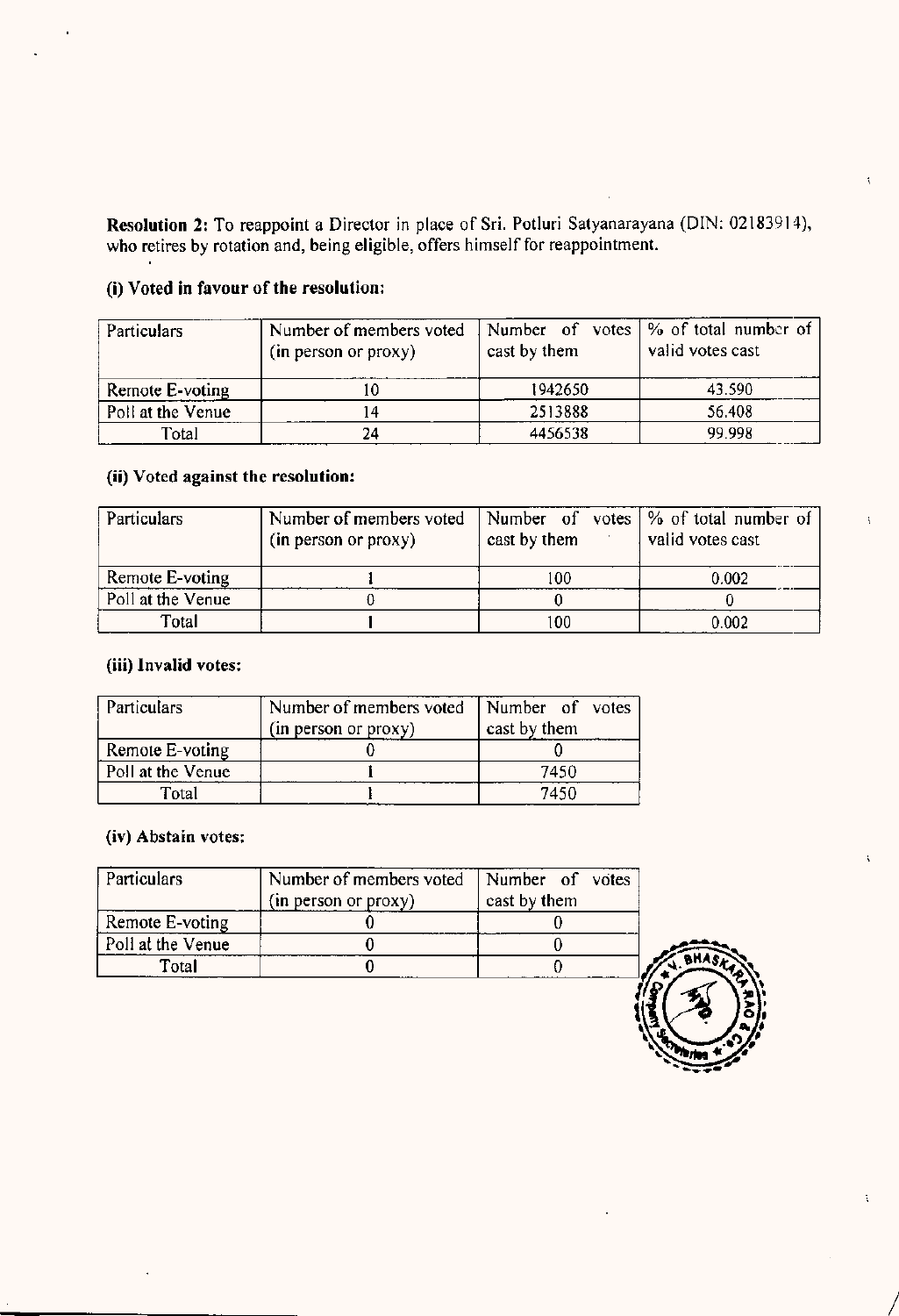Resolution 3: To reappoint Smt. Velagala Anjana Devi (DIN:03552826) as Independent Director of the Company.

#### (i) Voted in favour of the resolution:

| Particulars       | Number of members voted |              | Number of votes   % of total number of |
|-------------------|-------------------------|--------------|----------------------------------------|
|                   | (in person or proxy)    | cast by them | valid votes cast                       |
|                   |                         |              |                                        |
| Remote E-voting   | 10                      | 1942650      | 43.590                                 |
| Poll at the Venue | . 4                     | 2513888      | 56.408                                 |
| Total             | 24                      | 4456538      | 99.998                                 |

#### (ii) Voted against the resolution:

| <b>Particulars</b> | Number of members voted<br>(in person or proxy) | cast by them | Number of votes   % of total number of<br>valid votes cast |
|--------------------|-------------------------------------------------|--------------|------------------------------------------------------------|
| Remote E-voting    |                                                 | 100          | 0.002                                                      |
| Poll at the Venue  |                                                 |              |                                                            |
| Total              |                                                 | -00          | 0.002                                                      |

#### (iii) Invalid votes:

| Particulars       | Number of members voted<br>(in person or proxy) | Number of votes<br>cast by them |
|-------------------|-------------------------------------------------|---------------------------------|
| Remote E-voting   |                                                 |                                 |
| Poll at the Venue |                                                 | 7450                            |
| Total             |                                                 | 7450                            |

#### (iv) Abstain votes:

| <b>Particulars</b> | Number of members voted<br>(in person or proxy) | Number of votes<br>cast by them |
|--------------------|-------------------------------------------------|---------------------------------|
| Remote E-voting    |                                                 |                                 |
| Poll at the Venue  |                                                 |                                 |
| Total              |                                                 |                                 |

Soft copy of the list of equity shareholders who voted "FOR", "AGAINST" and those whose votes were declared Invalid for each resolution will be emailed to the Chairman and Managing director of the company, after the announcement of the results by the Company.

For V. Bhaskara Rao & Co, Company Secretaries

 $\int h(x)dx$ 

Witness: S. Hari Kishore Babu

 $K. Harsha Vardhini$ 

í.

 $V$  $K$ V.Bhaskara Rao **Proprietor** C.P.No: 4182, FCS No.5939

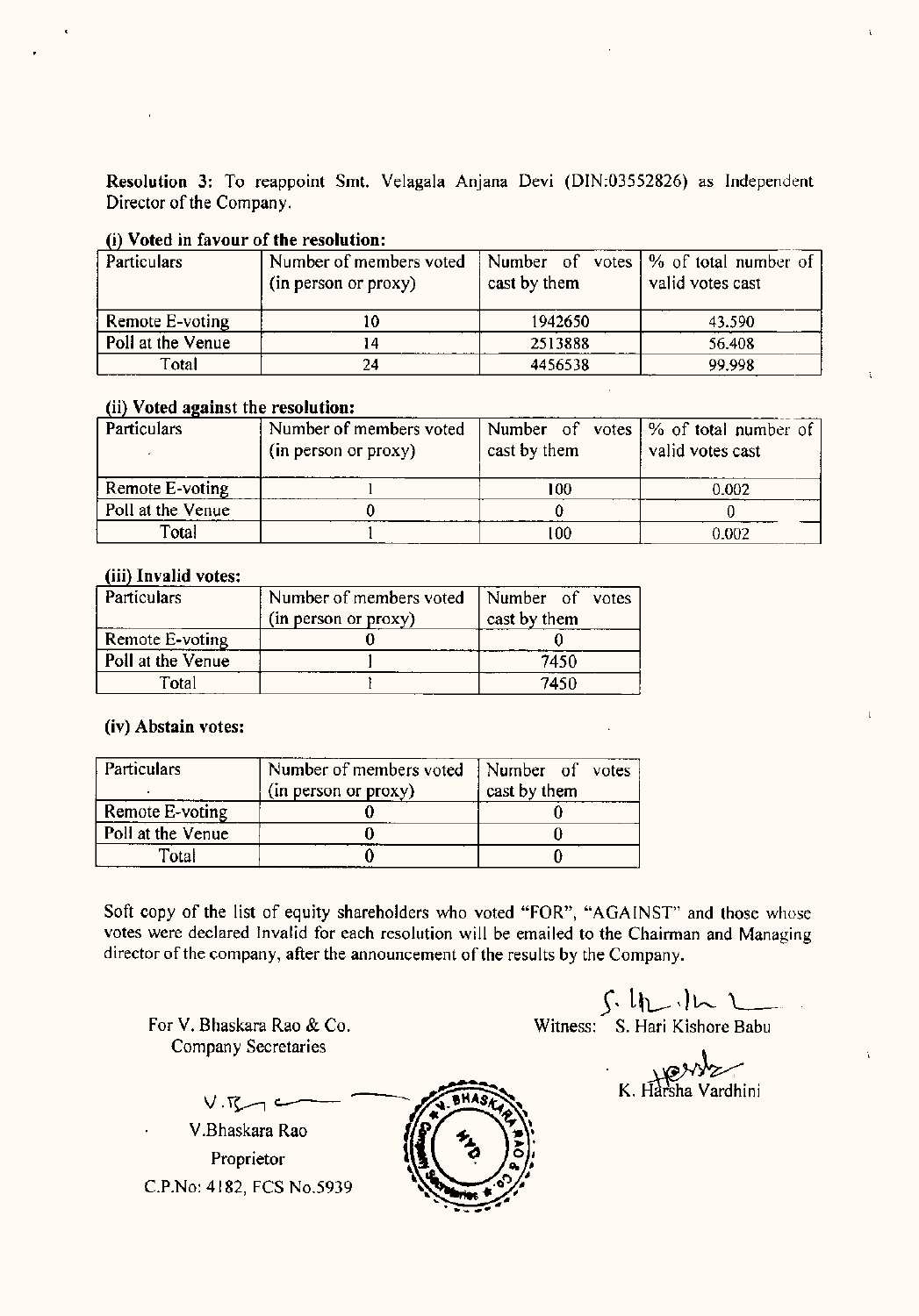

6-2-1085/B, Flat No. 105, **Badam Sohana Apartments,** Beside Dega Tower, Raj Bhavan Road, Somajiguda, Hyderabad - 500 082. Office: 93923 69579 Mobile: 93923 99570 E-mail: bhaskararaoandco@gmail.com

À

## COMBINED SCRUTINIZER REPORT FOR REMOTE E-VOTING AND POLL

To Mr. Keesara Vivek Reddy Chairman & Managing Director, Steadfast Corporation Limited, (CIN:L74999TG1995PLC037139) H.No. 8-2-120/77/4, Road No. 2, Banjara Hills, Hyderabad, Telangana -500034.

The 24th Annual General Meeting of the Equity Shareholders of Steadfast Corporation Limited held on Monday the  $30<sup>th</sup>$  day of September, 2019 at 10.00 A.M. at the Registered Office of the Company situated at H.No.8-2-120/77/4, Road No.2, Banjara Hills, Hyderabad-500034.

Dear Sir,

1 V. Bhaskara Rao, Company Secretary in practice having office at 6-2-1085/B, Flat No.105, Badam Sohana Apartments, Rajbhavan Road, Somajiguda, Hyderabad-500082, appointed as Scrutinizer for the purpose of scrutinizing the e-voting process (remote e-voting) under the provisions of Section 108 of Companies Act, 2013 (The Act) read with Rule 20 of the Companies (Management and Administration) rules, 2015 and the Poll Process under the provisions of Section 109 of the Act read with Rule 21 of the Companies (Management and Administration) rules, 2014 read with Regulation of SEBI (Listing Obligations And Disclosure requirements) Regulations, 2015 of Listing Agreement entered into by the Company with Metropolitan Stock Exchange of India Limited (MSEI), on the below mentioned resolution(s), at the 24th Annual General Meeting of the Equity Shareholders of Steadfast Corporation Limited held on Monday the 30<sup>th</sup> day of September, 2019 at 10.00 A.M. at the Registered Office of the Company situated at H.No.8-2-120/77/4, Road No.2, Banjara Hills, Hyderabad-500034. I submit my report as under:

- 1. After the time fixed for closing of the poll by the Chairman, Steadfast Corporation Limited, One ballot box kept for polling was locked in my presence with due identification marks placed by me.
- 2. The locked ballot box was subsequently opened in my presence and poll papers were  $\blacksquare$  diligently scrutinized. The poll papers were reconciled with the records maintained by the Company / Registrar and Transfer Agents of the Company and the authorizations/ proxies lodged with the Company.

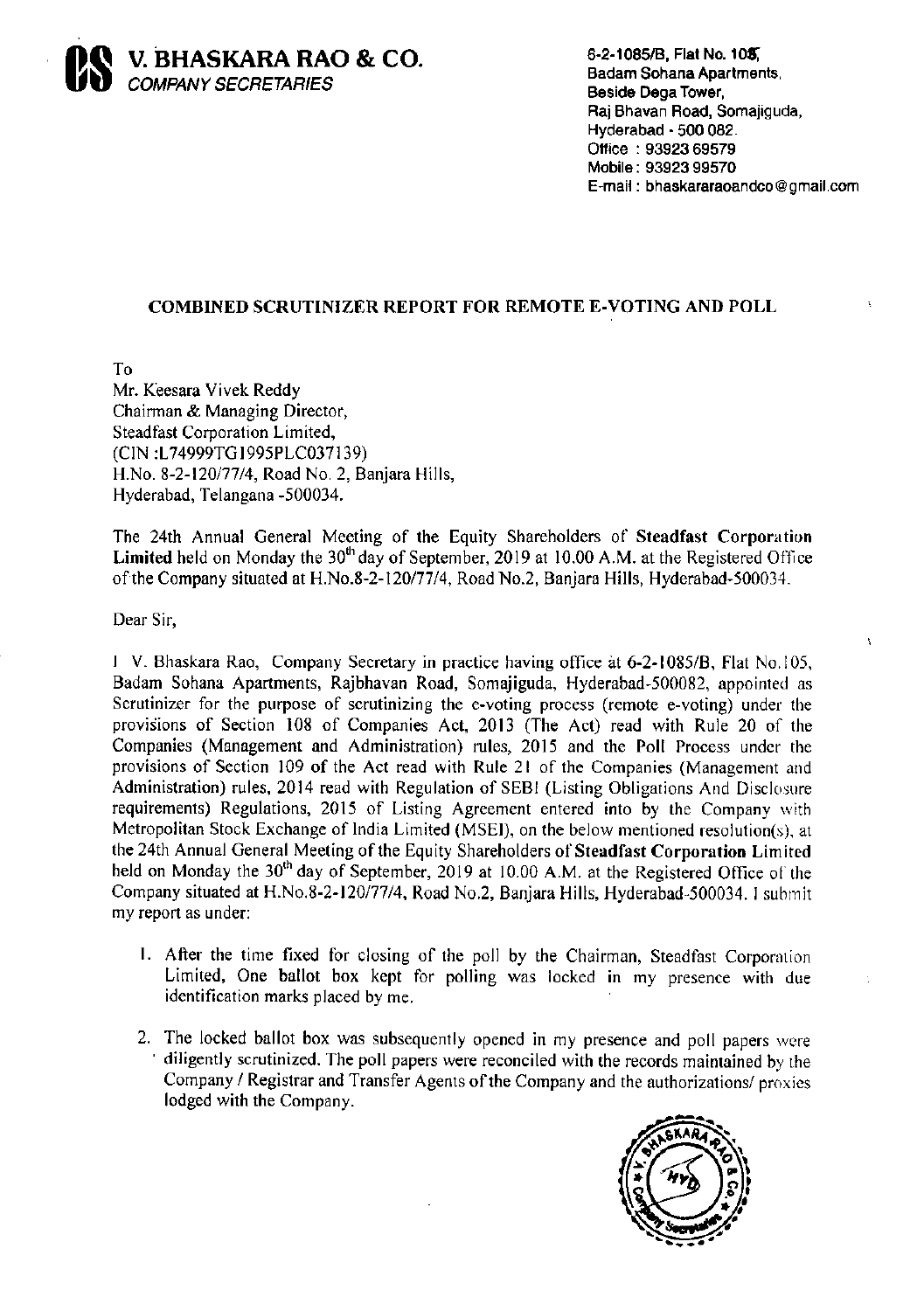- 3. The poll papers, which were incomplete and/or which were otherwise found defective have been treated as Invalid and kept separately.
- 4. The shareholders holding shares as on the "cut off" date i.e. 23<sup>rd</sup> September, 2019 were entitled to vote on the proposed resolutions (Item Nos.1 to 3 as set out in the Notice of the 24<sup>th</sup>AGM of Steadfast Corporation Limited ).
- 5. The Company had appointed CDSL (www.evotingindia.com) as the service provider, for executing the facility of Remote E-voting to the shareholders of the Company. The remote e-voting period for the business transacted at the AGM commenced from Friday 27<sup>th</sup> September, 2019, 9.00 A.M and ended on Sunday 29<sup>th</sup> September, 2019, 5.00 P.M. The results of the remote e-voting were unblocked by CDSL on 29<sup>th</sup> September, 2019 at 5.00 P.M.
- 6. In respect of remote e-voting, the details containing, inter-alia, list of equity shareholders, who voted "For" and "Against" were downloaded from the e-voting website of CDSL (www.evotingindia.com)
- 7. The Register, all other papers and relevant records relating to Electronic Voting, Poll Papers at the meeting shall remain in our safe custody until Chairman considers, approves and signs the Minutes of the aforesaid Annual General Meeting and the same are handed over to the Chairman and managing Director of the company for safe keeping.
- 8. I have completed the formalities of voting by Electronic and Polling at the AGM. And I hereby submit my report (Annexed) and you may accordingly declare the results of the voting. All the resolutions stands passed on combined result (Remote e-voting and Poll).

Thanking You,

For V. Bhaskara Rao & Co. **Company Secretaries** 

Witness:

 $CRL\cdot h$ S. Hari Kishore Babu

Reached K. Harsha Vardhini

V.Bhaskara Rao Proprietor C.P.No: 4182, FCS No.5939

 $U \cdot V$ 

Place: Hyderabad Date: 30.09.2019

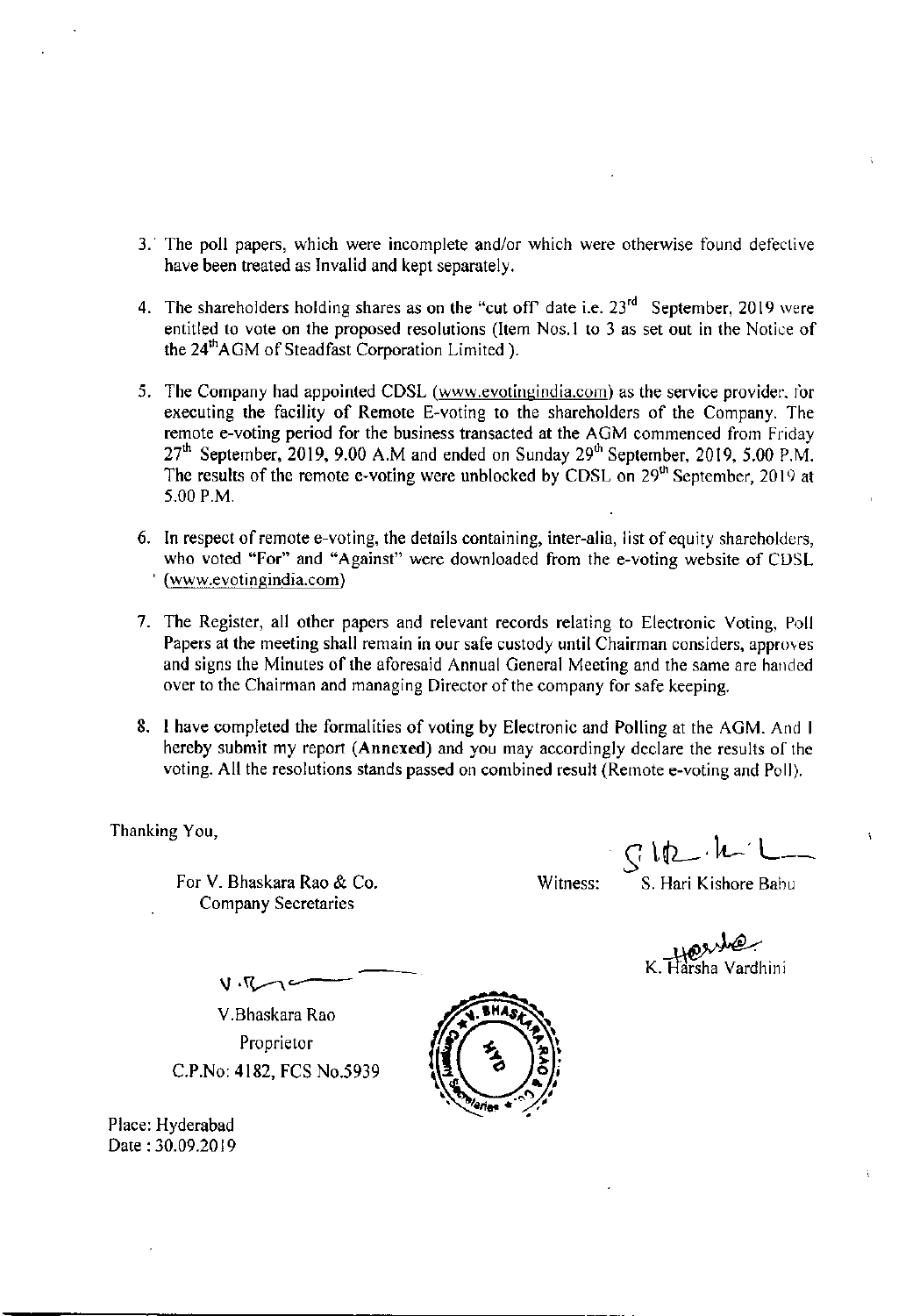#### Annexure

À

Resolution 1: To receive, consider and adopt the Audited Standalone and Consolidated Financial Statements of the company for the year ended 31st March, 2019 including Balance Sheet as on 31st March, 2019 and the Statement of Profit and Loss for the year ended 31st March, 2019 along with the Report of Board Directors and Auditors thereon.

#### (i) Voted in favour of the resolution:

| <b>Particulars</b> | Number of members voted<br>(in person or proxy) | cast by them | Number of votes $\frac{1}{6}$ of total number of<br>valid votes cast |
|--------------------|-------------------------------------------------|--------------|----------------------------------------------------------------------|
| Remote E-voting    | 0                                               | 1942650      | 43.590                                                               |
| Poll at the Venue  |                                                 | 2513888      | 56.408                                                               |
| Total              | 24                                              | 4456538      | 99.998                                                               |

#### (ii) Voted against the resolution:

| <b>Particulars</b> | Number of members voted<br>(in person or proxy) | cast by them | Number of votes $\frac{9}{6}$ of total number of<br>valid votes cast |
|--------------------|-------------------------------------------------|--------------|----------------------------------------------------------------------|
| Remote E-voting    |                                                 | 100          | 0.002                                                                |
| Poll at the Venue  |                                                 |              |                                                                      |
| Total              |                                                 | 100          | 0.002                                                                |

#### (iii) Invalid votes:

| Particulars       | Number of members voted<br>(in person or proxy) | Number of votes<br>cast by them |
|-------------------|-------------------------------------------------|---------------------------------|
| Remote E-voting   |                                                 |                                 |
| Poll at the Venue |                                                 | 7450                            |
| Total             |                                                 | 7450                            |

#### (iv) Abstain votes:

| Particulars       | Number of members voted   Number of votes<br>(in person or proxy) | cast by them |  |
|-------------------|-------------------------------------------------------------------|--------------|--|
| Remote E-voting   |                                                                   |              |  |
| Poll at the Venue |                                                                   |              |  |
| Total             |                                                                   |              |  |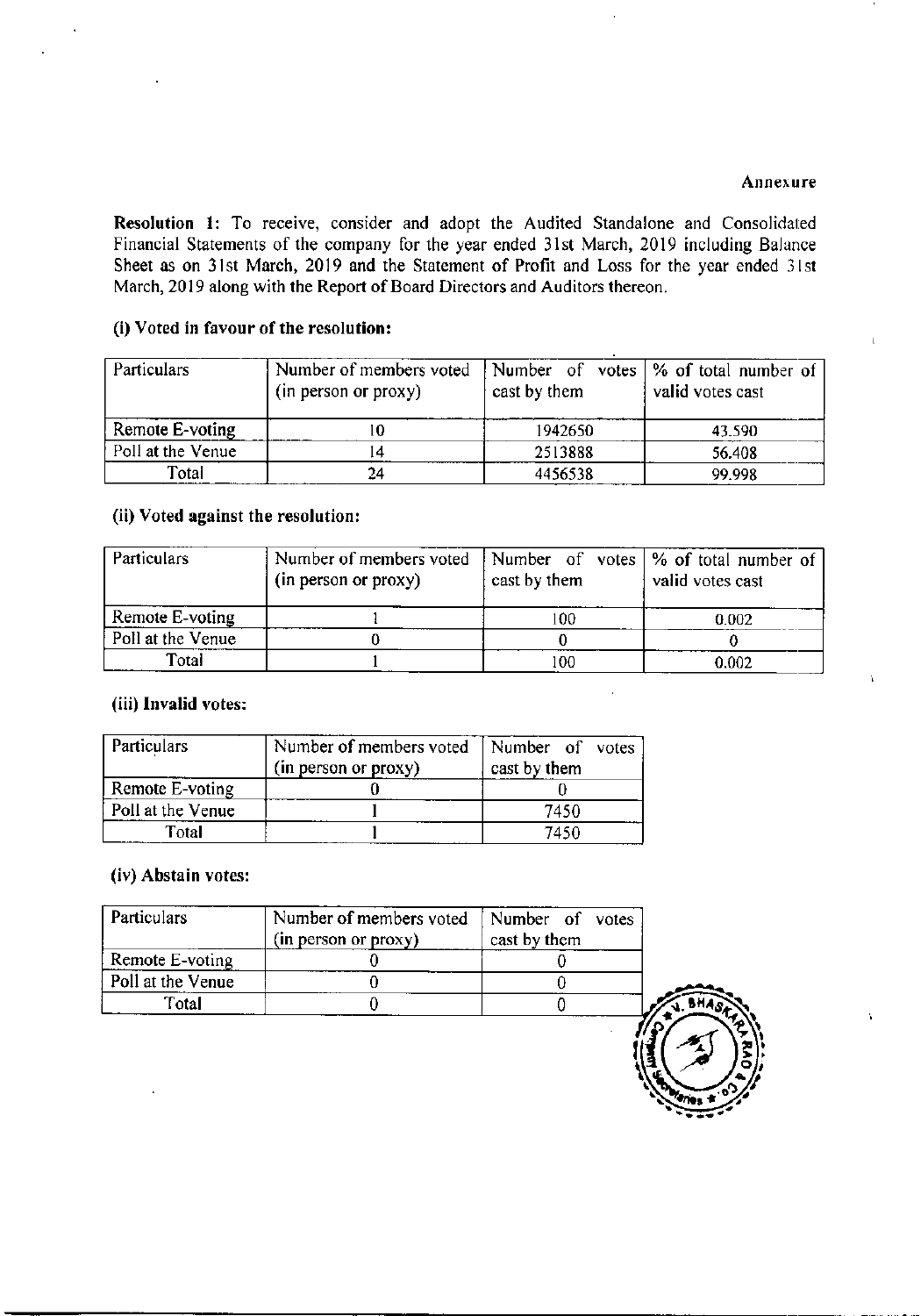Resolution 2: To reappoint a Director in place of Sri. Potluri Satyanarayana (DIN: 02183914), who retires by rotation and, being eligible, offers himself for reappointment.

## (i) Voted in favour of the resolution:

| <b>Particulars</b> | Number of members voted<br>(in person or proxy) | cast by them | Number of votes $\frac{1}{6}$ of total number of<br>valid votes cast |
|--------------------|-------------------------------------------------|--------------|----------------------------------------------------------------------|
| Remote E-voting    | l O                                             | 1942650      | 43.590                                                               |
| Poll at the Venue  | 4                                               | 2513888      | 56.408                                                               |
| Total              | 24                                              | 4456538      | 99.998                                                               |

## (ii) Voted against the resolution:

| <b>Particulars</b> | Number of members voted<br>(in person or proxy) | cast by them | Number of votes $\frac{1}{2}$ of total number of<br>valid votes cast |
|--------------------|-------------------------------------------------|--------------|----------------------------------------------------------------------|
| Remote E-voting    |                                                 | 100          | 0.002                                                                |
| Poll at the Venue  |                                                 |              |                                                                      |
| Total              |                                                 | 100          | 0.002                                                                |

## (iii) Invalid votes:

| <b>Particulars</b> | Number of members voted<br>(in person or proxy) | Number of votes<br>cast by them |
|--------------------|-------------------------------------------------|---------------------------------|
| Remote E-voting    |                                                 |                                 |
| Poll at the Venue  |                                                 | 7450                            |
| Total              |                                                 | 7450                            |

## (iv) Abstain votes:

| Particulars       | Number of members voted<br>Number of votes<br>(in person or proxy)<br>cast by them |  |  |  |
|-------------------|------------------------------------------------------------------------------------|--|--|--|
| Remote E-voting   |                                                                                    |  |  |  |
| Poll at the Venue |                                                                                    |  |  |  |
| Total             |                                                                                    |  |  |  |

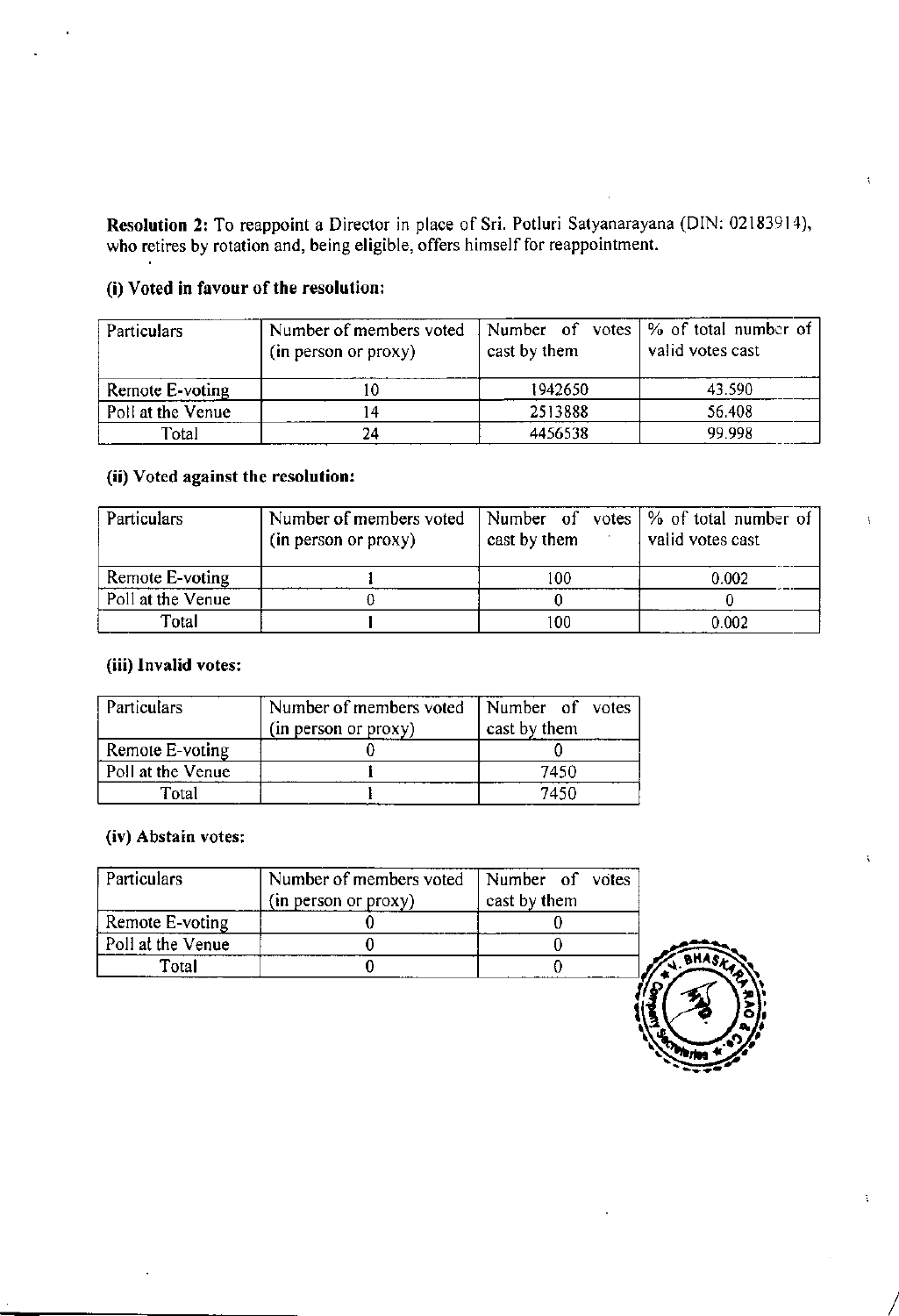Resolution 3: To reappoint Smt. Velagala Anjana Devi (DIN:03552826) as Independent Director of the Company.

#### (i) Voted in favour of the resolution:

| Particulars       | Number of members voted              |         | Number of votes   % of total number of |  |  |  |
|-------------------|--------------------------------------|---------|----------------------------------------|--|--|--|
|                   | cast by them<br>(in person or proxy) |         | valid votes cast                       |  |  |  |
|                   |                                      |         |                                        |  |  |  |
| Remote E-voting   | 10                                   | 1942650 | 43.590                                 |  |  |  |
| Poll at the Venue | . 4                                  | 2513888 | 56.408                                 |  |  |  |
| Total             | 24                                   | 4456538 | 99.998                                 |  |  |  |

#### (ii) Voted against the resolution:

| Particulars       | Number of members voted<br>(in person or proxy) | cast by them | Number of votes   % of total number of<br>valid votes cast |
|-------------------|-------------------------------------------------|--------------|------------------------------------------------------------|
| Remote E-voting   |                                                 | 100          | 0.002                                                      |
| Poll at the Venue |                                                 |              |                                                            |
| Total             |                                                 | -00          | 0.002                                                      |

#### (iii) Invalid votes:

| Particulars       | Number of members voted<br>(in person or proxy) | Number of votes<br>cast by them |
|-------------------|-------------------------------------------------|---------------------------------|
| Remote E-voting   |                                                 |                                 |
| Poll at the Venue |                                                 | 7450                            |
| Total             |                                                 | 7450                            |

#### (iv) Abstain votes:

| <b>Particulars</b> | Number of members voted<br>(in person or proxy) | Number of votes<br>cast by them |
|--------------------|-------------------------------------------------|---------------------------------|
| Remote E-voting    |                                                 |                                 |
| Poll at the Venue  |                                                 |                                 |
| Total              |                                                 |                                 |

Soft copy of the list of equity shareholders who voted "FOR", "AGAINST" and those whose votes were declared Invalid for each resolution will be emailed to the Chairman and Managing director of the company, after the announcement of the results by the Company.

For V. Bhaskara Rao & Co. Company Secretaries

 $\int \cdot l \cdot l$   $\sim$   $\int$   $\sqrt{l \cdot l}$   $\sim$   $\sqrt{l \cdot l \cdot l \cdot l}$ 

 $K. Harsha Vardhini$ 

í.

 $V.R \rightarrow$ V.Bhaskara Rao Proprietor C.P.No: 4182, FCS No.5939

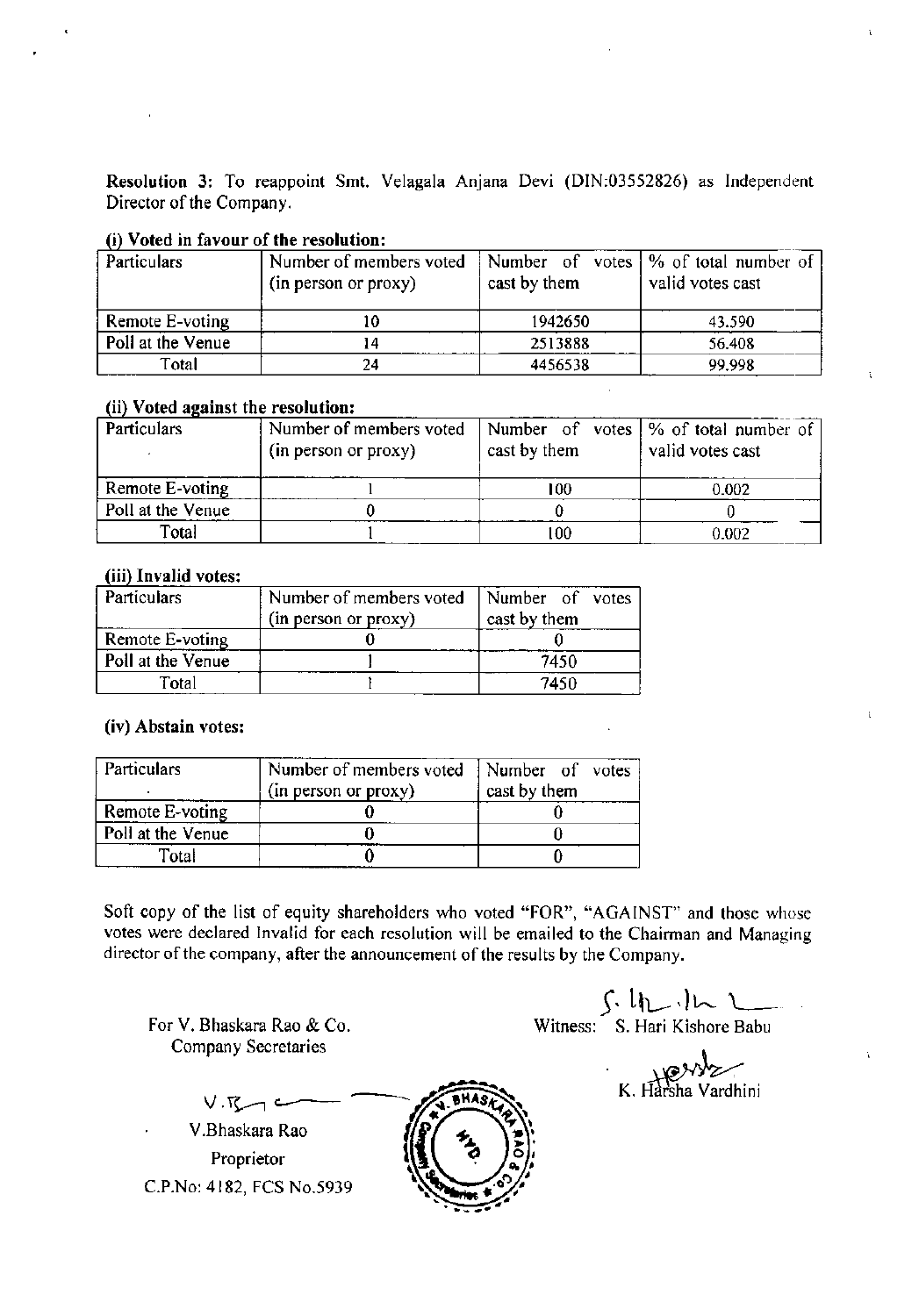

6-2-1085/B, Flat No. 105, Badam Sohana Apartments, Beside Dega Tower, Raj Bhavan Road, Somajiguda, Hyderabad - 500 082. Office: 93923 69579 Mobile: 93923 99570 E-mail: bhaskararaoandco@gmail.com

## FORM No. MGT-13 **Report of Scrutinizer(s)**

## [Pursuant to section 109 of the Companies Act, 2013 and rule 21(2) of the Companies (Management and Administration) Rules, 2014]

To

Mr. Keesara Vivek Reddy Chairman & Managing Director, **Steadfast Corporation Limited** (CIN:L74999TG1995PLC037139) H.No. 8-2-120/77/4, Road No.2, Banjara Hills, Hyderabad -500034, TG.

The 24th Annual General Meeting of the Equity Shareholders of Steadfast Corporation Limited held on Monday the  $30<sup>th</sup>$  day of September, 2019 at 10.00 A.M. at the Registered Office of the Company situated at H.No.8-2-120/77/4, Road No.2, Banjara Hills, Hyderabad-500034.

Dear Sir,

I V. Bhaskara Rao, Company Secretary in Practice having office at 6-2-1085/B, Flat No.105, Badam Sohana Apartments, Rajbhavan Road, Somajiguda, Hyderabad - 500 082, appointed as Scrutinizer for the purpose of scrutinizing the Poll Process under the provisions of Section 109 of the Act read with Rule 21 of the Companies (Management and Administration) rules, 2014 on the below mentioned resolution(s), at the 24th Annual General Meeting of the Equity Shareholders of Steadfast Corporation Limited held on Monday the 30<sup>th</sup> day of September, 2019 at 10.00 A.M. at the Registered Office of the Company situated at H.No.8-2-120/77/4, Road No.2, Banjara Hills, Hyderabad-500034. I submit my report as under:

- 1. After the time fixed for closing of the poll by the Chairman, Steadfast Corporation Limited, One ballot box kept for polling was locked in my presence with due identification marks placed by me.
- 2. The locked ballot box was subsequently opened in my presence and poll papers were diligently scrutinized. The poll papers were reconciled with the records maintained by the Company / Registrar and Transfer Agents of the Company and the authorizations / proxies lodged with the Company.

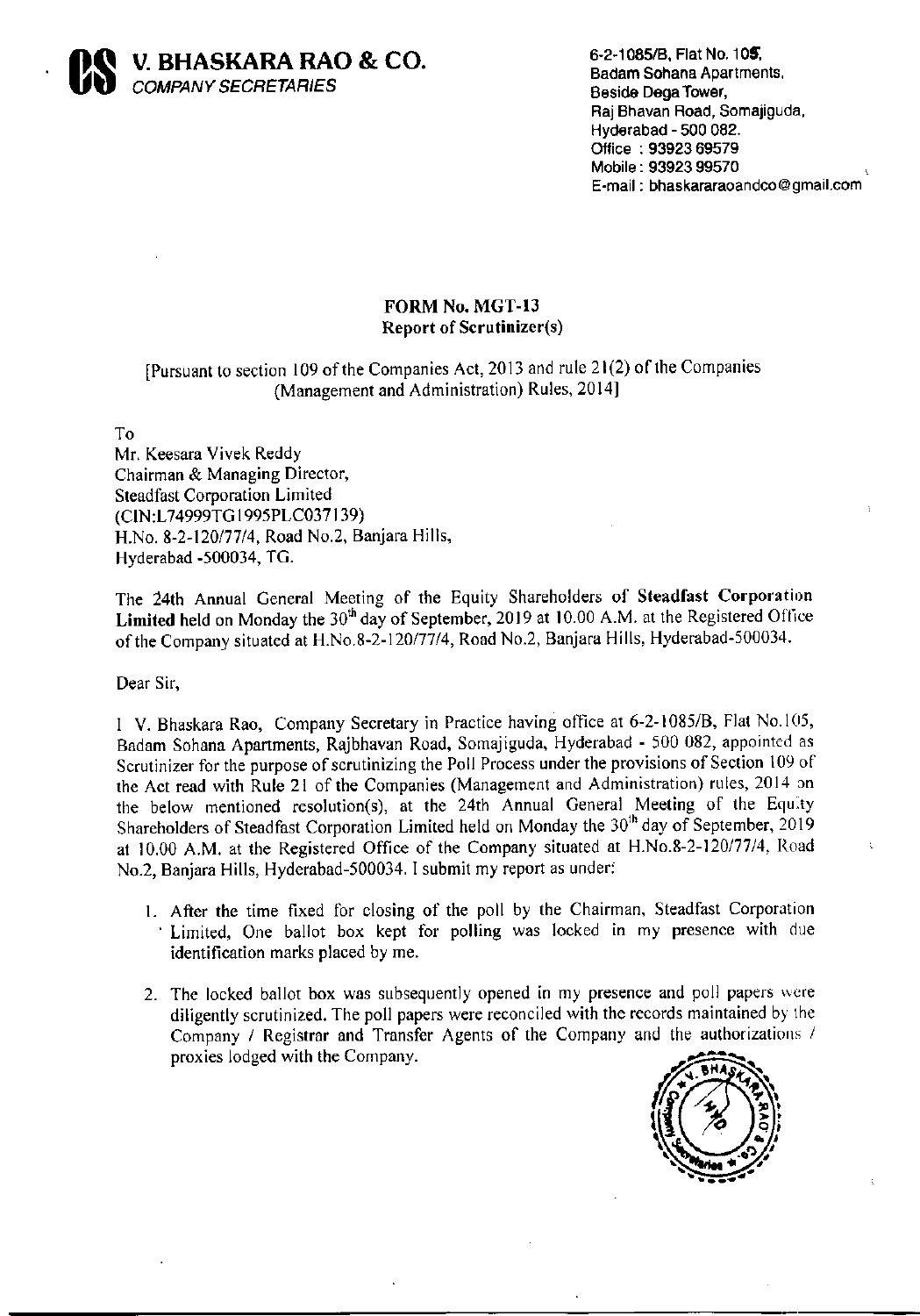- 3. The poll papers, which were incomplete and/or which were otherwise found defective have been treated as Invalid and kept separately.
- 4. The shareholders holding shares as on the "cut off" date i.e. 23rd September, 2019 were entitled to vote on the proposed resolutions (Item Nos.1 to 3 as set out in the Notice of the 24th AGM of Steadfast Corporation Limited). The Results of the Poll is as Annexed.
- 5. The Register, all other papers and relevant records relating to Poll Papers at the meeting shall remain in our safe custody until Chairman considers, approves and signs the Minutes of the aforesaid Annual General Meeting and the same are handed over to the Chairman and Managing Director of the company for safe custody.
- 6. Soft copy of the list of equity shareholders who voted "FOR", "AGAINST" and those whose votes were declared Invalid for each resolution will be emailed to the Company Secretary, after the announcement of the results by the Company.

Thanking You,

For V. Bhaskara Rao & Co. **Company Secretaries** 

Witness:

 $S-h\cdot h$ S. Hari Kishore Babu

 $\ddot{\phantom{a}}$ 

 $V.R$ V.Bhaskara Rao Proprietor C.P.No: 4182, FCS No.5939

Place: Hyderabad Date: 30.09.2019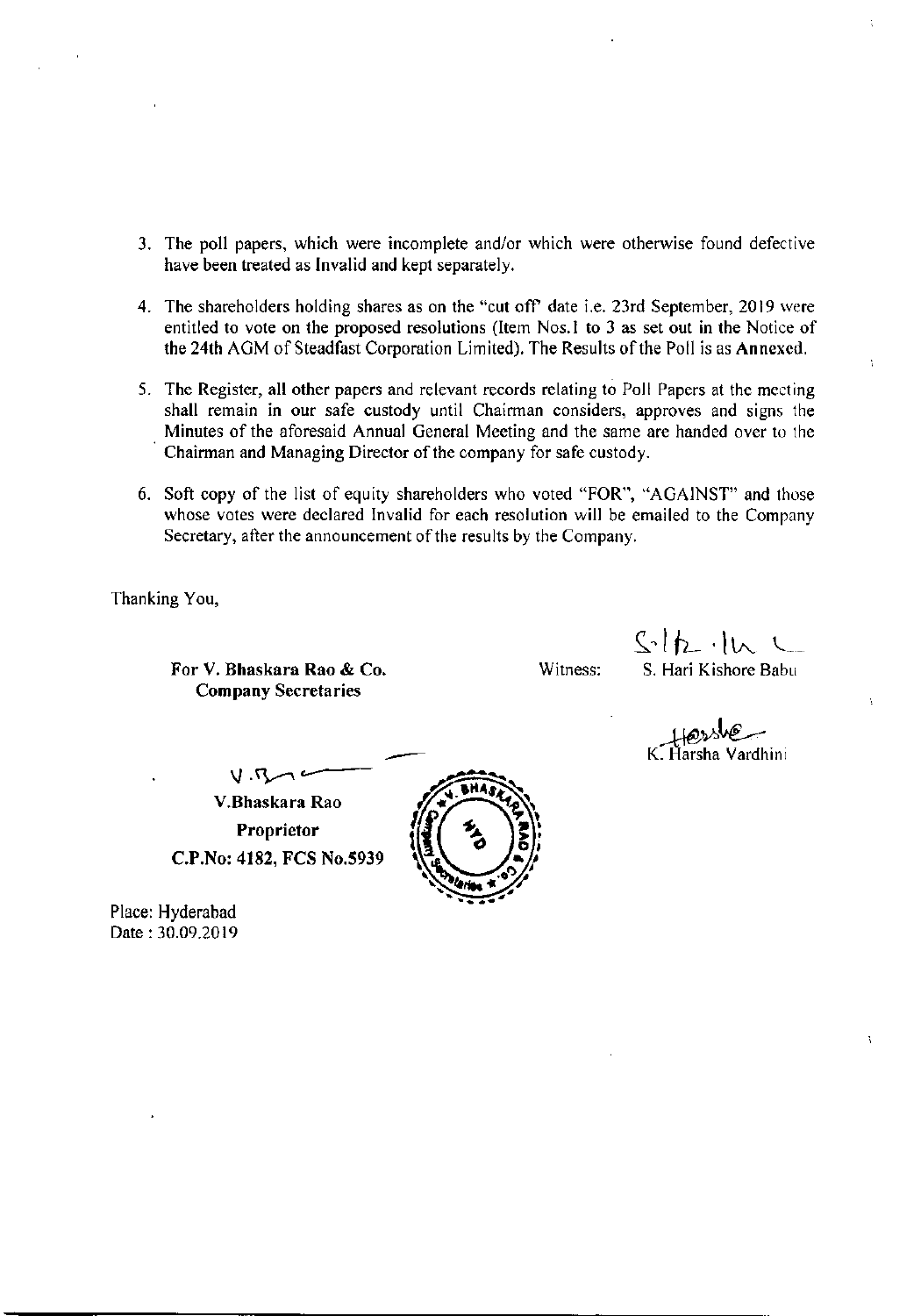$\mathbf{t}$ 

Resolution 1: To receive, consider and adopt the Audited Standalone and Consolidated Financial Statements of the company for the year ended 31st March, 2019 including Balance Sheet as on 31st March, 2019 and the Statement of Profit and Loss for the year ended 31st March, 2019 along with the Report of Board Directors and Auditors thereon.

#### (i) Voted in favour of the resolution:

| Number<br>οľ<br>voted | members   Number of votes cast by them | % of total number of valid votes <br>cast |
|-----------------------|----------------------------------------|-------------------------------------------|
| (in person or proxy)  |                                        |                                           |
|                       | 2513888                                | 100.00                                    |

#### (ii) Voted against the resolution:

| Number               | Ωt | members Number of votes cast by them 9% of total number of valid votes |      |  |  |  |
|----------------------|----|------------------------------------------------------------------------|------|--|--|--|
| voted                |    |                                                                        | cast |  |  |  |
| (in person or proxy) |    |                                                                        |      |  |  |  |
|                      |    |                                                                        |      |  |  |  |

#### (iii) Invalid votes:

|                      |  | Number of members   Number of votes cast by them |
|----------------------|--|--------------------------------------------------|
| voted                |  |                                                  |
| (in person or proxy) |  |                                                  |
|                      |  | 7450                                             |

#### (iv)Abstain votes:

| voted                       |  | Number of members   Number of votes cast by them |  |
|-----------------------------|--|--------------------------------------------------|--|
| $\int$ (in person or proxy) |  |                                                  |  |
|                             |  |                                                  |  |
|                             |  |                                                  |  |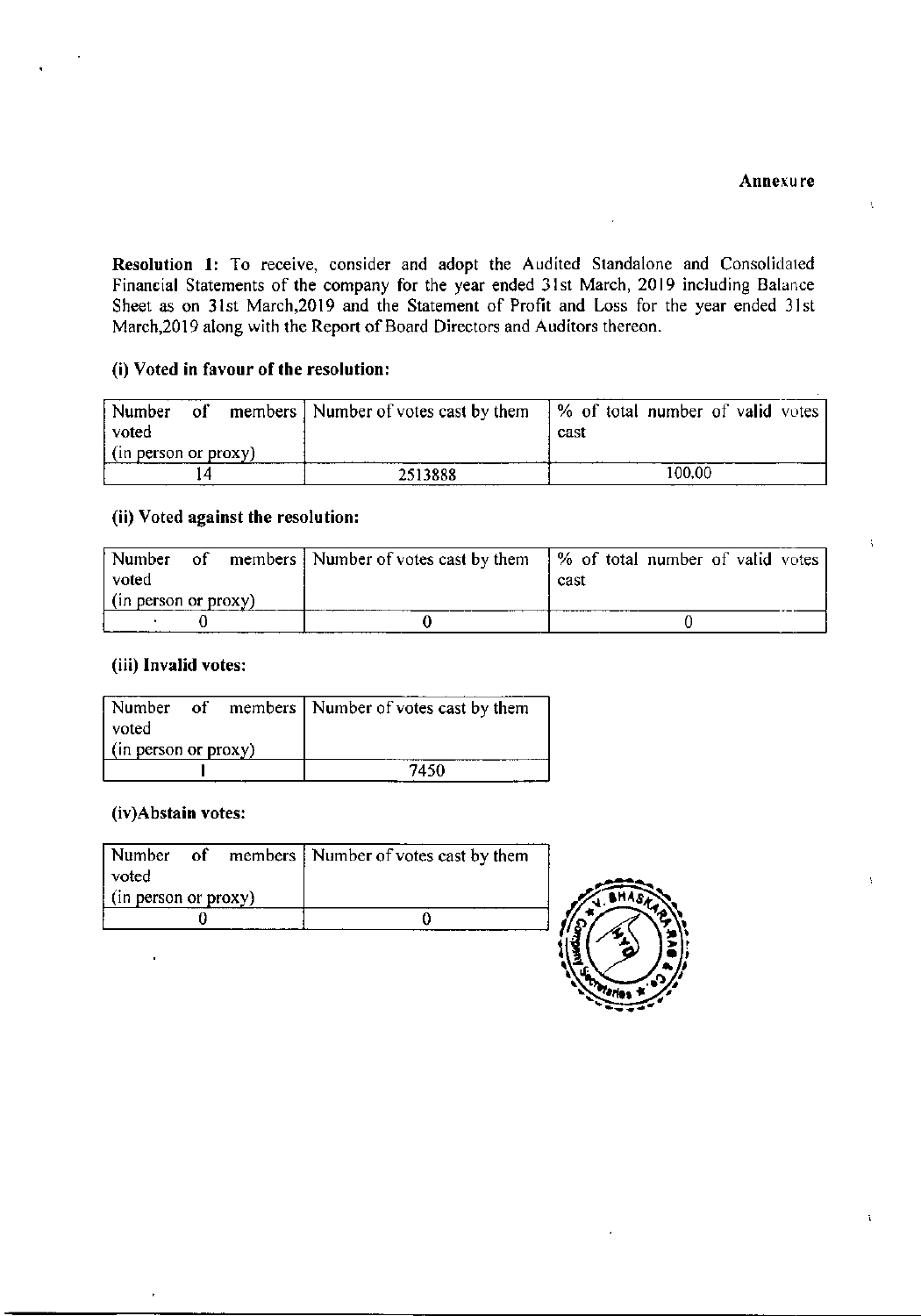Resolution 2: To reappoint a Director in place of Sri. Potluri Satyanarayana (DIN: 02183914), who retires by rotation and, being eligible, offers himself for reappointment.

## (i) Voted in favour of the resolution:

| Number<br>voted            | - of | members   Number of votes cast by them   % of total number of valid votes | cast |  |    |  |  |
|----------------------------|------|---------------------------------------------------------------------------|------|--|----|--|--|
| $\pi$ (in person or proxy) |      |                                                                           |      |  |    |  |  |
|                            |      | 2513888                                                                   |      |  | 00 |  |  |

# (ii) Voted against the resolution:

| Number<br>$\circ$ of<br>voted<br>(in person or proxy) |  | members   Number of votes cast by them   % of total number of valid votes | cast |  |  |  |
|-------------------------------------------------------|--|---------------------------------------------------------------------------|------|--|--|--|
|                                                       |  |                                                                           |      |  |  |  |

## (iii) Invalid votes:

|                             |  | Number of members Number of votes cast by them |
|-----------------------------|--|------------------------------------------------|
| voted                       |  |                                                |
| $\int$ (in person or proxy) |  |                                                |
|                             |  | 7450                                           |

#### (iv)Abstain votes:

| Number                      |  | of members   Number of votes cast by them |
|-----------------------------|--|-------------------------------------------|
| l voted                     |  |                                           |
| $\int$ (in person or proxy) |  |                                           |
|                             |  |                                           |